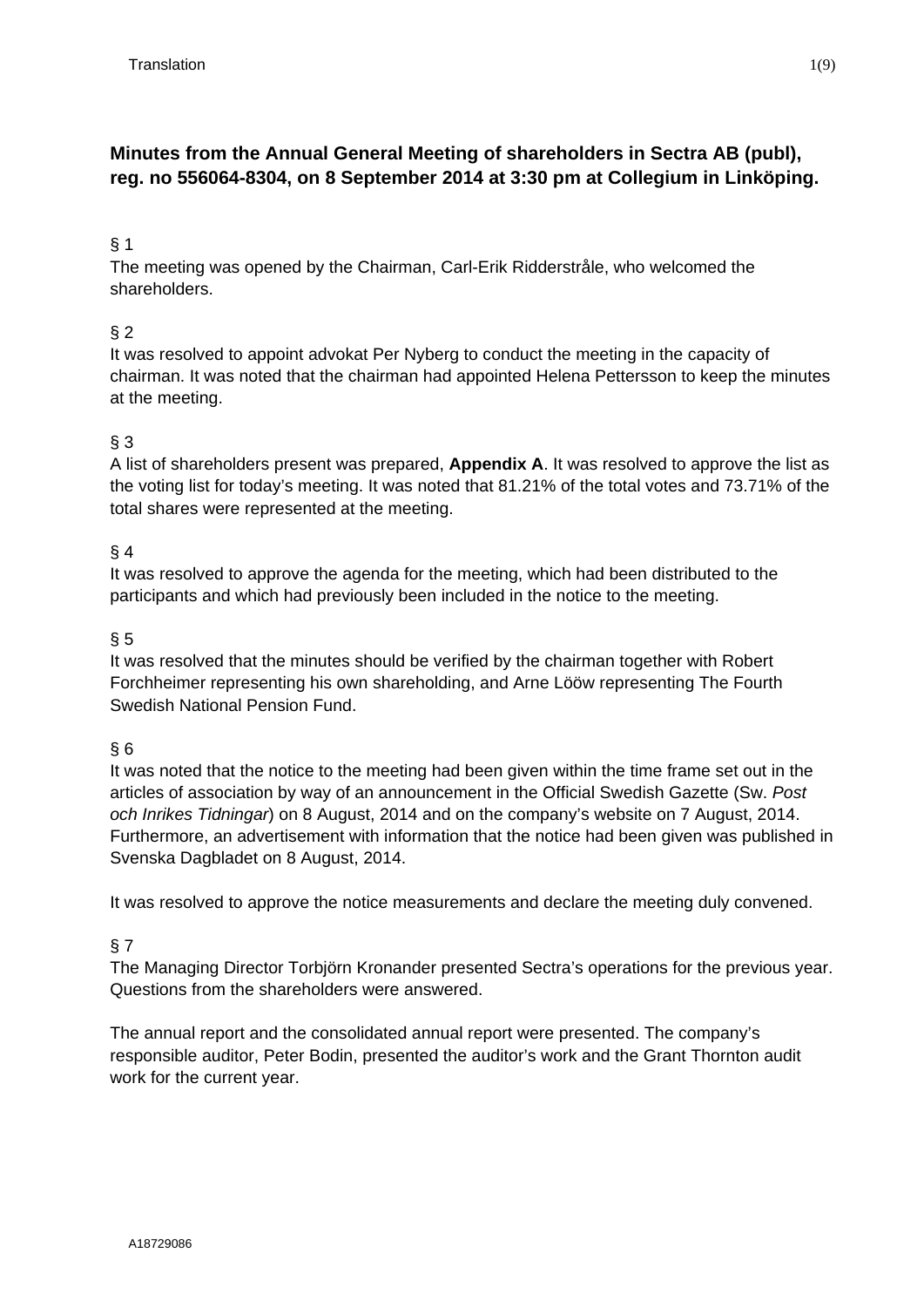## § 8

a. It was resolved to adopt the income statement and consolidated income statement for the period 2013-05-01 – 2014-04-30, and the balance sheet and consolidated balance sheet as of 30 April 2014.

b. It was resolved that the company's profits according to the adopted balance sheet as of 30 April 2014, shall be distributed in accordance with the proposal of the Board of Directors:

| The following is at the disposal of the Annual General Meeting: |               |
|-----------------------------------------------------------------|---------------|
| Fund for fair value                                             | $-10,051,756$ |
| Premium fund                                                    | 18,243,357    |
| Profit brought forward                                          | 79,572,593    |
| Profit for the year                                             | 98,975,460    |
|                                                                 | 186,739,654   |

The Board of Directors and the Managing Director proposed that: Be carried forward 186,739,654

c. It was resolved to discharge the members of the Board of Directors and the Managing Director from liability for their administration of the company's affairs during the financial year 2013/2014.

It was noted that the resolution was passed unanimously and that neither members of the Board of Directors, who represented shares held by themselves or others, nor the Managing Director participated in this resolution.

## § 9

Ricard Wennerklint, member of the election committee, presented the election committee's work and its proposals to the Annual General Meeting in relation to § § 9 -12.

It was resolved that the Board of Directors shall, for the period until the close of the next Annual General Meeting, comprise of seven (7) members without any deputy directors. Further, it was resolved to appoint one auditor for the period until the close of the next Annual General Meeting.

## § 10

It was resolved that remuneration to the members of the Board would remain unchanged, and be SEK 370,000 to the Chairman of the Board and SEK 185,000 to each of the external members of the Board.

Furthermore, it was decided that a remuneration of SEK 20,000 for the audit committee's work should be paid to each of its external members of the Board and SEK 40,000 to the audit committee chairman. It was decided that no separate remuneration should be paid for work in the remuneration committee.

It was resolved that the remuneration to the auditor shall be paid pursuant to approved account.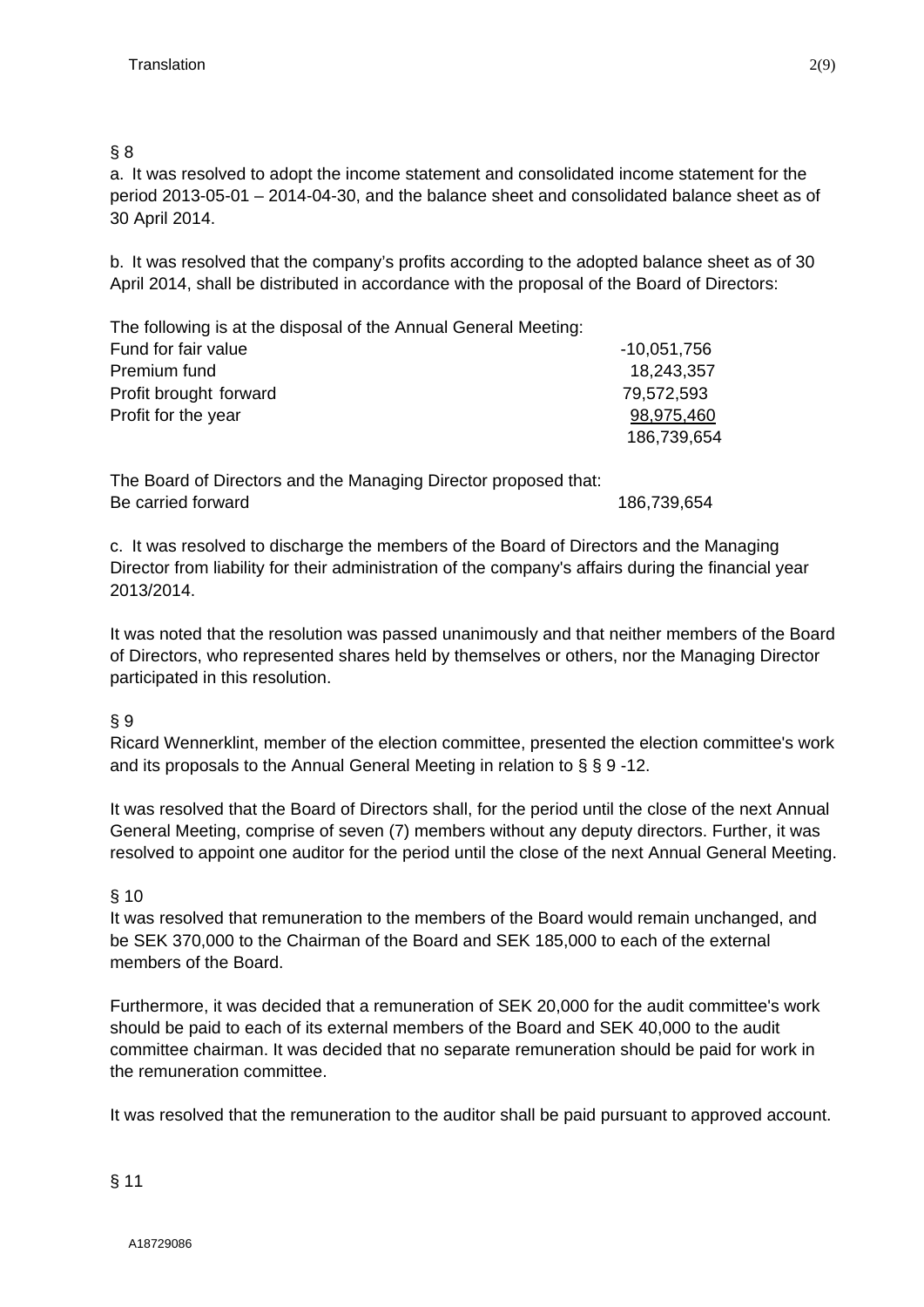It was resolved to re-elect Jan-Olof Brüer, Erika Söderberg Johnson, Torbjörn Kronander, Christer Nilsson, Anders Persson, Carl-Erik Ridderstråle and Jakob Svärdström as ordinary members of the Board for the period until the close of the next Annual General Meeting. Furthermore, Carl-Erik Ridderstråle was re-elected as chairman of the Board.

Grant Thornton Sweden AB was appointed auditor for the period until the close of the next Annual General Meeting.

## § 12

It was resolved to appoint a Nomination Committee in accordance with the following principles. The Chairman of the Board shall, not later than 24 October, 2014, contact the three largest shareholders in the company (based on the number of votes), each of which is then entitled to appoint a member to the committee. Should any of the three largest shareholders waive the right to appoint a member to the committee, the next shareholder in terms of the largest number of votes is offered the opportunity to appoint a member to the Nomination Committee. In addition, the Chairman of the Board is a member of the Nomination Committee. The Chairman of the Board convenes the Nomination Committee to the first meeting.

The member who represents the shareholder with the largest number of votes shall be appointed Chairman of the Nomination Committee. The Nomination Committee's mandate period extends until a new Nomination Committee is appointed. Should a member resign from the Nomination Committee in advance, an alternate shall be appointed in accordance with the principles above.

The composition of the Nomination Committee shall be announced not later than six months prior to the Annual General Meeting.

The Nomination Committee is composed based on the known shareholding of the company as per 30 September, 2014. If significant changes occur in ownership after the Nomination Committee is formed, the composition of the committee can also be changed in accordance with the principles above. Changes in the Nomination Committee shall be disclosed immediately.

The Nomination Committee shall prepare and to the Annual General Meeting propose:

- election of the Chairman of the Board and other members to the company's Board of Directors;
- Board fees divided between the Chairman of the Board and other members of the Board as well as possible remuneration for committee work;
- election of and fees to the auditors and deputy auditors if applicable;
- resolution regarding principles for the composition of the Nomination Committee; and
- chairman of the Annual General Meeting.

No fees are paid to members of the Nomination Committee.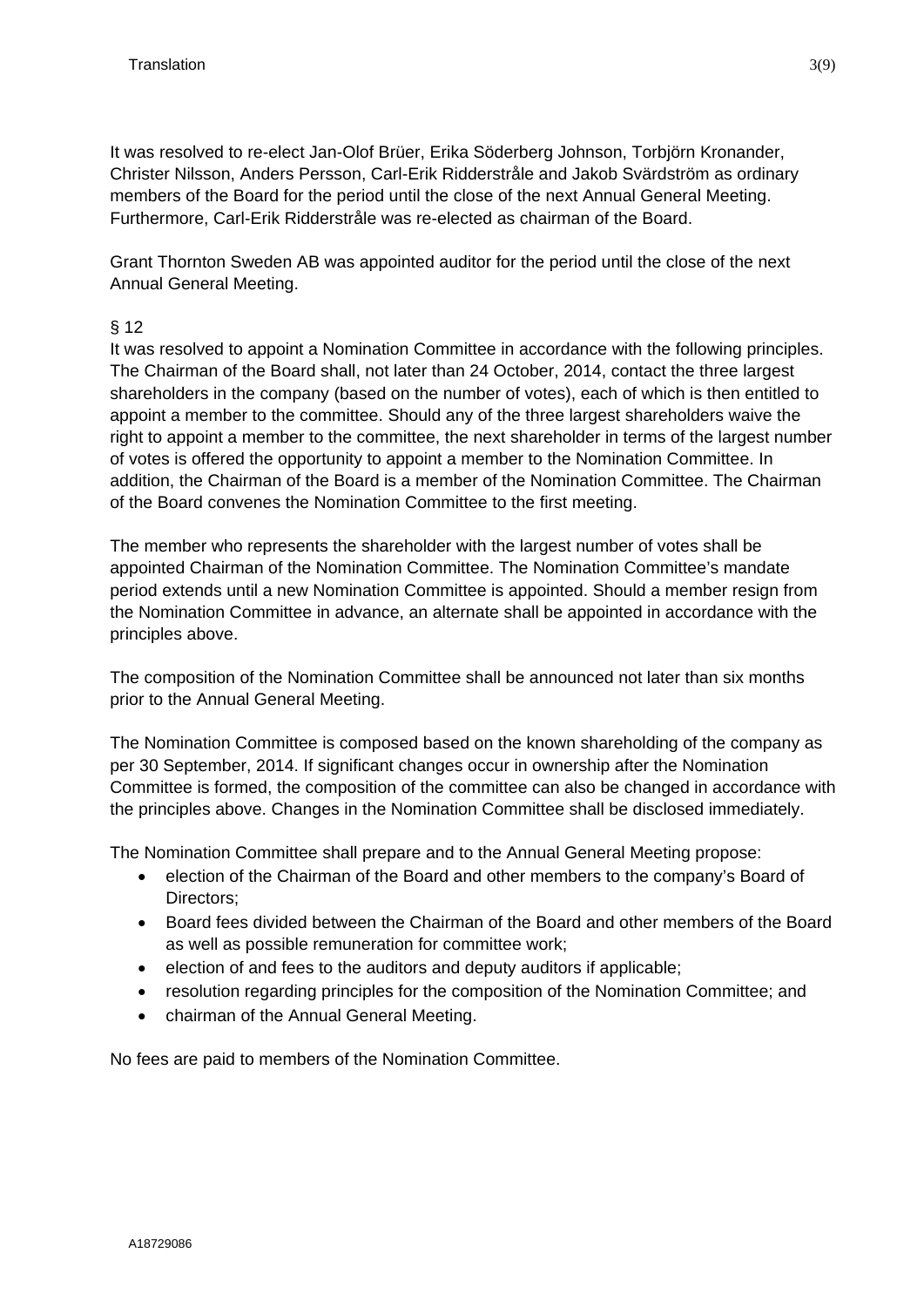## § 13

It was unanimously resolved that the principles relating to remuneration and other terms of employment for senior executives of the company that was adopted by the 2013 Annual General Meeting shall continue to apply.

Senior executives of the company include the Managing Director and other members of the group senior management.

The remuneration to senior executives of the company shall be based on market terms and should support the interests of the company's owners. Remuneration shall mainly consist of a fixed salary element, a variable salary element, pension benefits and other benefits; for example, use of a company car. The pension benefits shall be in the form of premium.

The fixed salary shall be determined taking into account the executive's experience, responsibility and performance and shall be based on market conditions. The variable remuneration shall be in proportion to the executive's responsibility and authority. In addition, it shall have a maximum limit and be based on fulfilment of goals that comply with the Company's long-term interests. The variable portion shall, when applicable, be based on quantitative and qualitative goals, and may be comprised by share related instruments. The company's costs for the variable portion for the Managing Director and other persons in company management shall amount to not more than 50% of the fixed salary costs.

The period of notice shall be not more than 12 months on the employee's side. In the event that notice is issued by the company, the period of notice and the time during which severance pay is paid out shall not together exceed a total of 24 months.

The normal retirement age shall be 65. Pensions shall be on market terms and based on defined-contribution pension solutions. The pension premium shall be maximized at 30% of the fixed and variable salary.

Members of the Board of Directors with special competence shall receive remuneration on market terms for services performed outside his or her management assignment. Resolutions regarding such remuneration shall be dealt with by the Board of Directors, in which case the party concerned may not take part in the discussions or the related decision.

Issues related to remuneration to company management are handled by the Managing Director. Remuneration to the Managing Director shall be determined by the Board of Directors.

It was resolved that the Board of Directors shall be able to deviate from the guidelines for remuneration drawn up by the Annual General Meeting if there are special reasons for so doing in individual instances.

## § 14

The Managing Director Torbjörn Kronander presented the background to and the effects of the Board of Director's proposal to implement a share split, to reduce the company's share capital through an automatic redemption of shares, and to increase the share capital through a bonus issue. The shareholders were invited to ask questions.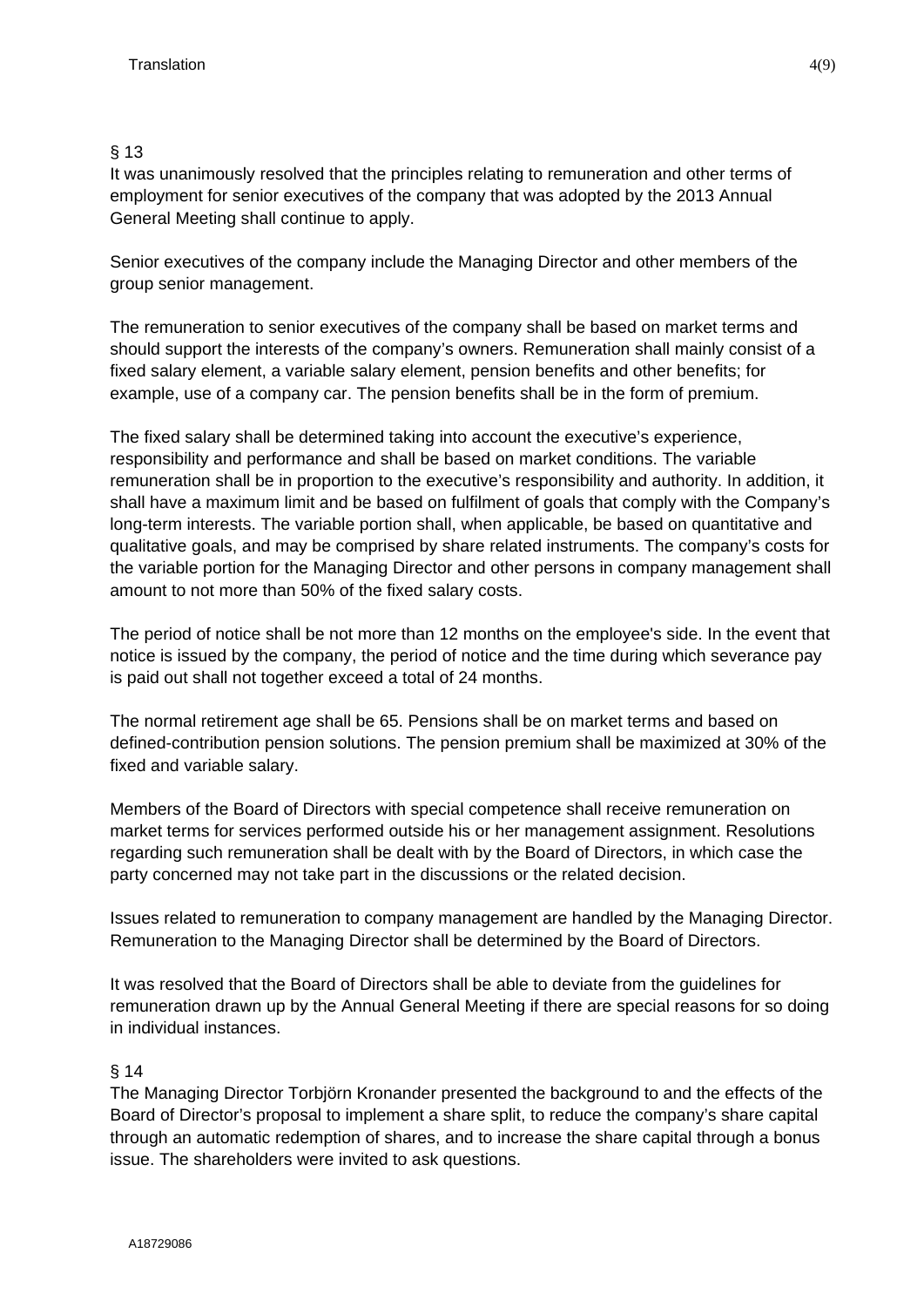It was unanimously resolved in accordance with the proposal of the Board of Directors:

- a. to implement a share split, whereby one share in Sectra is divided into two shares. One of these shares will be a so-called redemption share. The record date for the share split shall be 29 September, 2014;
- b. to reduce the share capital by SEK 18,635,508.50 through the redemption of 2,620,692 Class A shares and 34,650,325 Class B shares for repayment to the shareholders;
- c. the price to be paid for each redemption share shall be SEK 4.50. Thus, the maximum redemption amount will be SEK 167,719,576.50. Trading in redemption shares shall take place from 30 September, 2014 up until 10 October, 2014. The record date for redemption of the redemption shares shall be 15 October, 2014. Payment is expected to be made through Euroclear Sweden AB around 20 October, 2014.
- d. in order to achieve a timely and efficient redemption procedure, without having to obtain permission from the Swedish Companies Registration Office or a court of law, to restore the company's share capital to its original amount by increasing the company's share capital with SEK 18,635,508.50 through a bonus issue via a transfer from the company's unrestricted equity to the company's share capital. No new shares will be issued in connection with the bonus issue. Upon completion of the bonus issue, the company's share capital will be restored to its original amount.

It was noted that documents in accordance with Chapter 20, Sections 8, 13-14 of the Swedish Companies Act were presented at the meeting.

## § 15

It was unanimously resolved, in accordance with the proposal of the Board of Directors, that the Board of Directors shall be authorized to issue, on one or several occasions during the period until the next Annual General Meeting, not more than 3,700,000 Class B shares for payment in cash, payment by set-off of claims or payment in kind, and that for issues where payment is made by set-off of claims or in kind, the Board of Directors shall be able to disregard the shareholders' preferential rights. The subscription price of the new shares shall be determined on the basis of the prevailing market price of the Class B shares at the time of the issue.

It was noted that the purpose of the authorization is to facilitate the use of newly issued shares in connection with the implementation of or for the financing of acquisitions of companies or businesses or parts thereof and in connection with market investments.

## § 16

It was, with the required majority, resolved, in accordance with the proposal of the Board of Directors, to authorize the Board of Directors, on one or several occasions during the period until the close of the next Annual General Meeting, to resolve on the acquisition of shares of the company. Such shares may be acquired up to a maximum amount not, at any time, exceeding 10% of the total number of shares issued by the company. Acquisitions of shares shall be made either on NASDAQ OMX Stockholm at a purchase price within the range of the share prices registered at any given time for the Class B shares, meaning the spread between the maximum buying rate and the minimum selling rate, or by way of an offer to all shareholders, whereby the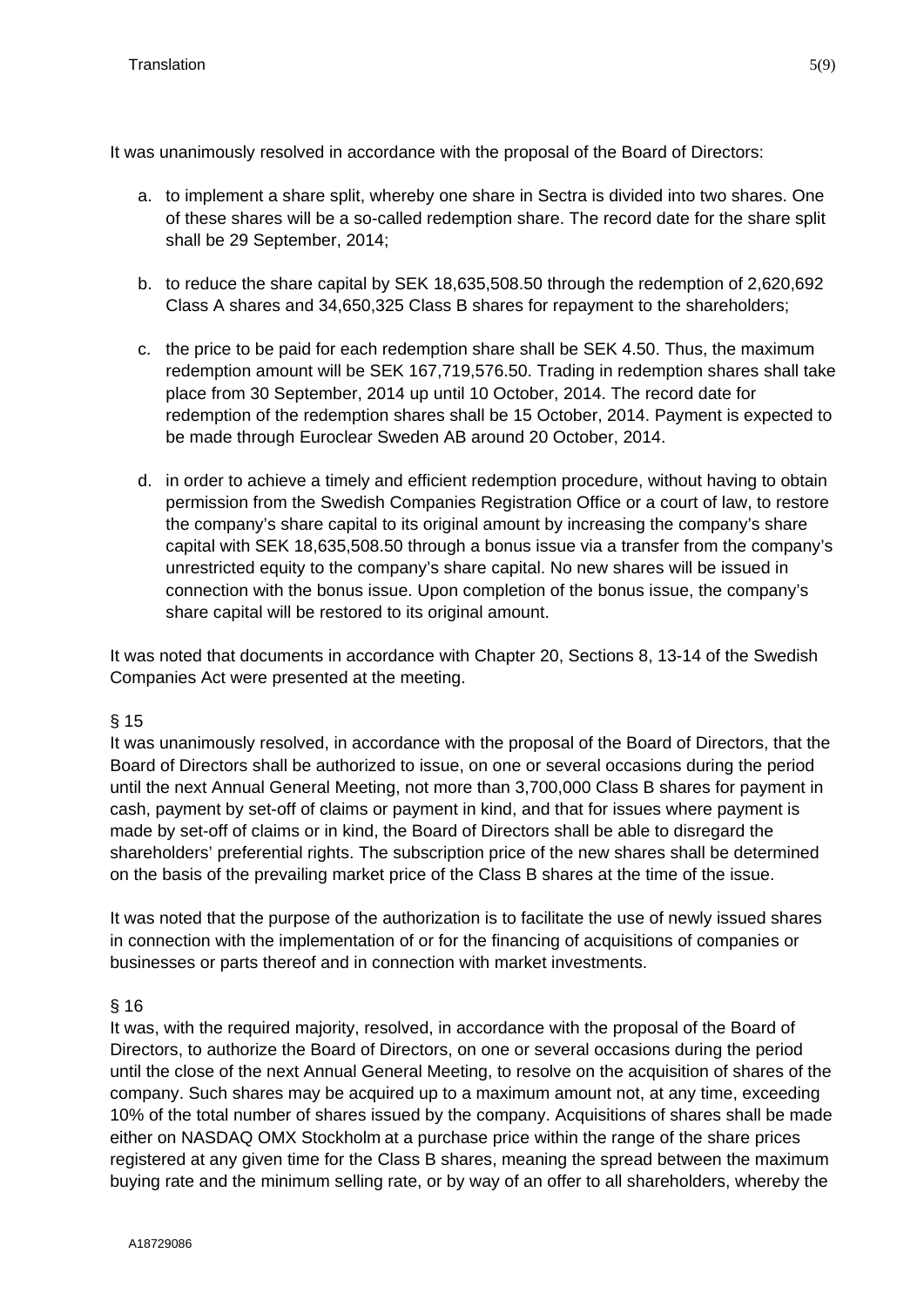purchase shall be made at a price which at the time of the decision corresponds to a minimum of the prevailing market price for the Class B shares and at a maximum of 150% of the prevailing market price for the Class B shares. The same price shall apply for Class A shares and Class B shares.

It was also resolved that the Board of Directors shall be authorized to resolve, on one or several occasions during the period until the close of the next Annual General Meeting, to dispose of all shares held by the company, via NASDAQ OMX Stockholm or in connection with the acquisition of companies or businesses or parts thereof, in connection with market investments, for hedging costs that may arise relating to the company's incentive programs and for a continuous adaptation of the company's capital structure and thereby contributing to increased shareholders' value. Disposal of shares via NASDAQ OMX Stockholm may only be made at a price within the range of the share prices registered at any given time. The authorization includes a right to disregard the preferential rights of the shareholders to acquire shares and that payment may be made in a form other than in cash.

It is noted that the chairman of the Board of Directors Carl-Erik Ridderstråle emphasised that the Board of Directors does not intend to trade in the own share.

It was noted that Edin Paradzik, representing the Swedish Shareholders' Association, representing 100 Class B Shares, voted against the proposal.

## § 17

It was unanimously resolved, in accordance with the proposal of the Board of Directors, to issue convertibles, with a nominal value not exceeding SEK 35,000,000. The employees of the Group shall be entitled to subscribe for the convertibles.

The following terms and conditions shall apply to the resolution:

- **1.** Each convertible shall have a nominal value of SEK 1, or multiples thereof.
- **2.** The issue price for the convertibles shall correspond to the convertibles' nominal value.
- **3.** With disapplication of the shareholders' preferential rights, the Group's employees shall be entitled to subscribe for the convertibles in accordance with **Appendix B**.
- **4.** Subscription shall be made on a subscription list from 3-11 November, 2014.
- **5.** Payment for the convertibles shall be made in cash not later than 1 December, 2014.
- **6.** The convertibles shall carry an annual interest, which is determined for each period and shall be STIBOR (six months) with addition for 2.25 percentage points and shall mature for payment on 31 December, 2017.
- **7.** The convertibles entitle the holder to convert their convertibles to Class B shares. The conversion rate shall correspond to 135% of the volume-weighted average of price paid for the company's shares on NASDAQ OMX Stockholm during the period 29 September - 10 October, 2014. Holders are entitled to request conversion of their convertibles into shares, during the period 11 – 15 December, 2017.
- **8.** Assuming full subscription and full conversion of the convertibles, the share capital may increase by not more than SEK 875,000.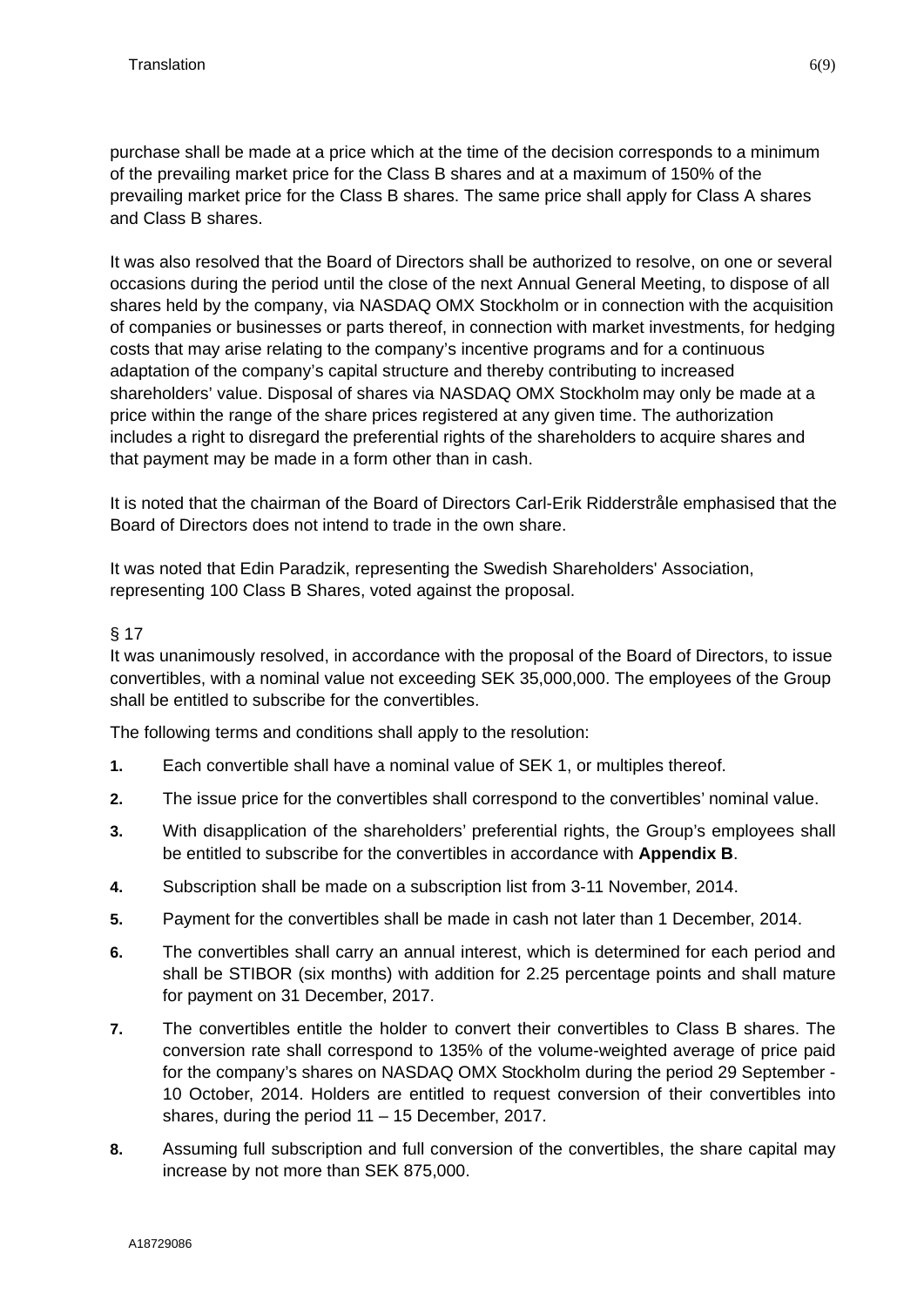- **9.** No excess subscription shall take place.
- **10.** The new shares shall yield a right to dividend from the first record day for dividend that occurs after the conversion has taken place.

In addition hereto, the terms and conditions according to **Appendix C** shall apply.

Moreover, it was resolved to authorize the Board of Directors, or any person nominated by the Board of Directors, to undertake such minor adjustments as may be required for the registration of the issue by the Swedish Companies Registration Office and Euroclear Sweden AB.

The convertibles may only be allocated so that the dilution effect assuming full conversion amounts to not more than one (1) per cent of the share capital at the date of the Annual General Meeting' resolution, wherein the dilution due to the allocation of convertibles to external members of the Board of Directors according to the proposal by the shareholders shall be included.

The purpose of the disapplication of the shareholders' preferential rights is to further strengthen the motivation of the employees regarding the Group's long-term business and financial development and to increase the motivation and the feeling of belonging to the company. The Board of Directors considers it to be advantageous for the company and for the company's shareholders to enable employees to be shareholders in Sectra through this convertible program.

## § 18

It was, with the required majority, resolved in accordance with the proposal of shareholders, to issue convertibles with a nominal value not exceeding SEK 3,500,000. With disapplication of the shareholders' preferential rights, the external members of the Board of Directors of Sectra may subscribe for the convertibles.

The following terms and conditions shall apply to the resolution:

- **1.** Each convertible shall have a nominal value of SEK 1, or multiples thereof.
- **2.** The issue price for the convertibles shall correspond to the convertibles' nominal value.
- **3.** With disapplication of the shareholders' preferential rights, the company's external members of the Board of Directors shall be entitled to subscribe for the convertibles in accordance with **Appendix D**.
- **4.** Subscription shall be made on a subscription list from 3 11 November, 2014.
- **5.** Payment for the convertibles shall be made in cash not later than 1 December, 2014.
- **6.** The convertibles shall carry an annual interest, which is determined for each period and shall be STIBOR (six months) with addition for 2.25% and shall mature for payment on 31 December, 2018.
- **7.** The convertibles entitle the holder to convert their convertibles to Class B shares. The conversion rate shall correspond to 144% of the volume-weighted average of price paid for the company's shares on NASDAQ OMX Stockholm during the period 29 September – 10 October, 2014. Holders are entitled to request conversion of their convertibles into shares, during the period 10 – 14 December, 2018.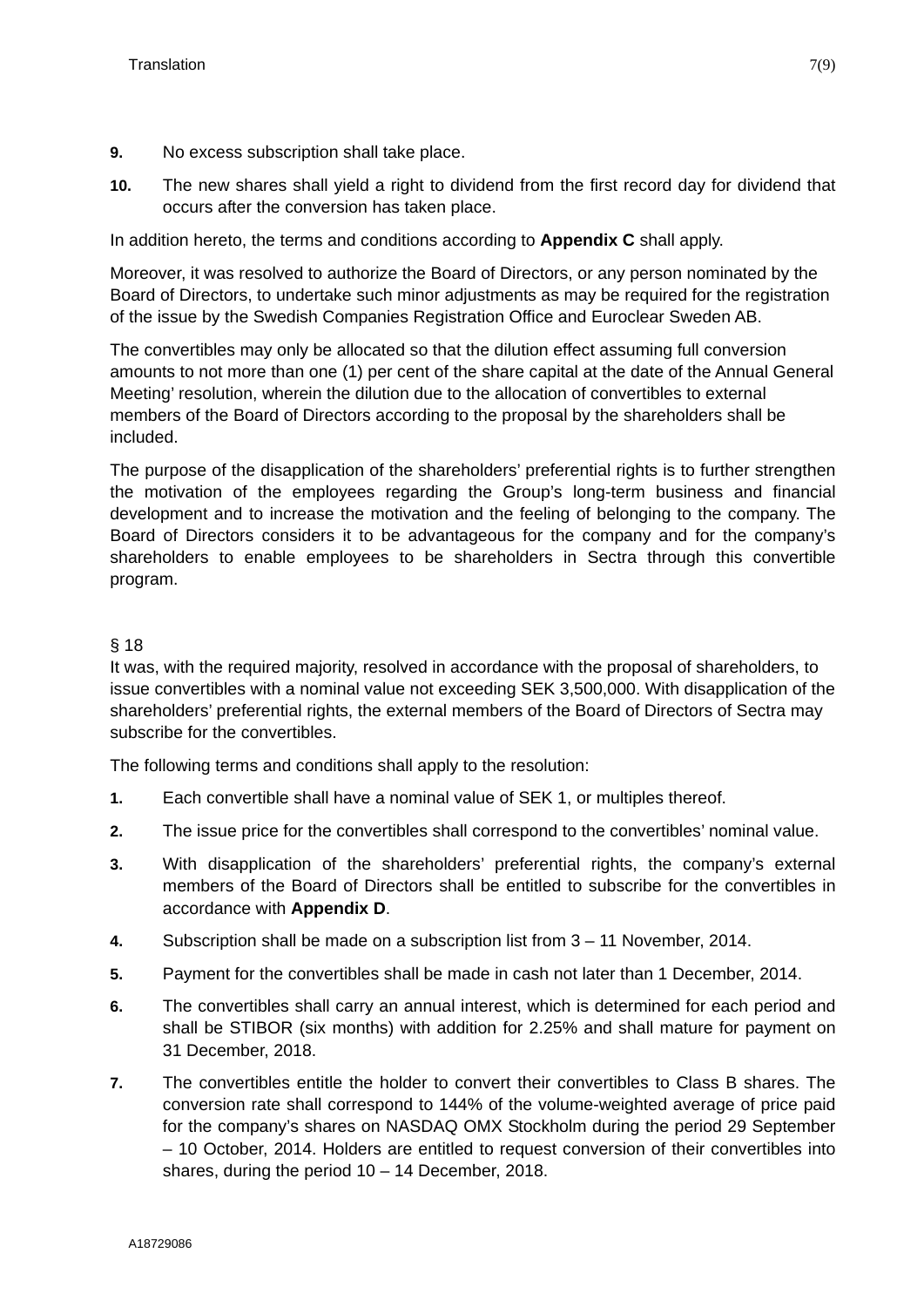- **8.** Assuming full subscription and full conversion of the convertibles, the share capital may increase by no more than SEK 87,500.
- **9.** No excess subscription shall take place.
- **10.** The new shares shall yield a right to dividend from the first record day for dividend which occurs after the conversion has taken place.

In addition hereto, the terms and conditions according to **Appendix E** shall apply.

Moreover, it was resolved to authorize the Board of Directors, or any person nominated by the Board of Directors, to undertake such minor adjustments as may be required for the registration of the issue by the Swedish Companies Registration Office and Euroclear Sweden AB.

The convertibles may only be allocated so that the dilution effect assuming full conversion amounts to no more than one (1) per cent of the share capital at the date of the Annual General Meeting's resolution, wherein the dilution due to the allocation of convertibles to employees according to the proposal by the Board of Directors shall be included. If it becomes necessary to reduce the allocation of convertibles due to a dilution effect exceeding one (1) per cent of the share capital, the reduction shall be implemented so that the reduction is proportional to the amount and signed with the same proportional reduction in each convertible issue.

The purpose of the disapplication of the shareholders' preferential rights is to further strengthen the motivation of the external members of the Board of Directors regarding the Group's longterm business and financial development.

It was noted that the following voted against the proposal:

- Aki Vesikallio representing the Government of Norway, representing 589,096 Class B shares.
- Patrik Dahlberg representing New York State Nurses Association Pension Plan, representing 1,420 Class B shares.
- Edin Paradzik representing the Swedish Shareholders' Association, representing 100 Class B shares.

## § 19

It was noted that there were no other questions.

§ 20

The chairman thanked everyone for their attention and declared the Annual General Meeting closed.

------------------------------------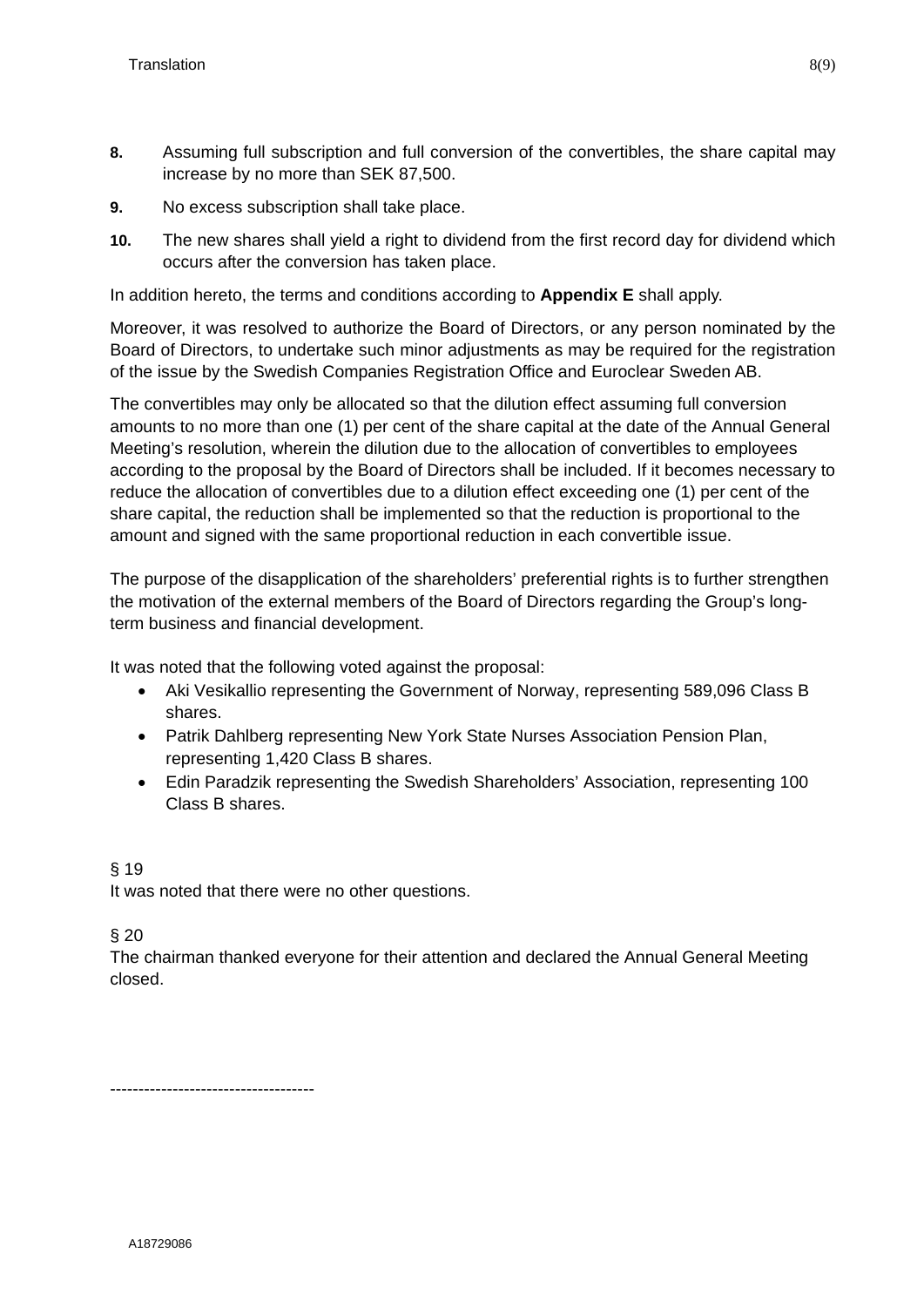Linköping as above

Secretary of the meeting verified

Helena Pettersson **Per Nyberg**, chairman

Verified Verified

Robert Forchheimer **Arne Lööw**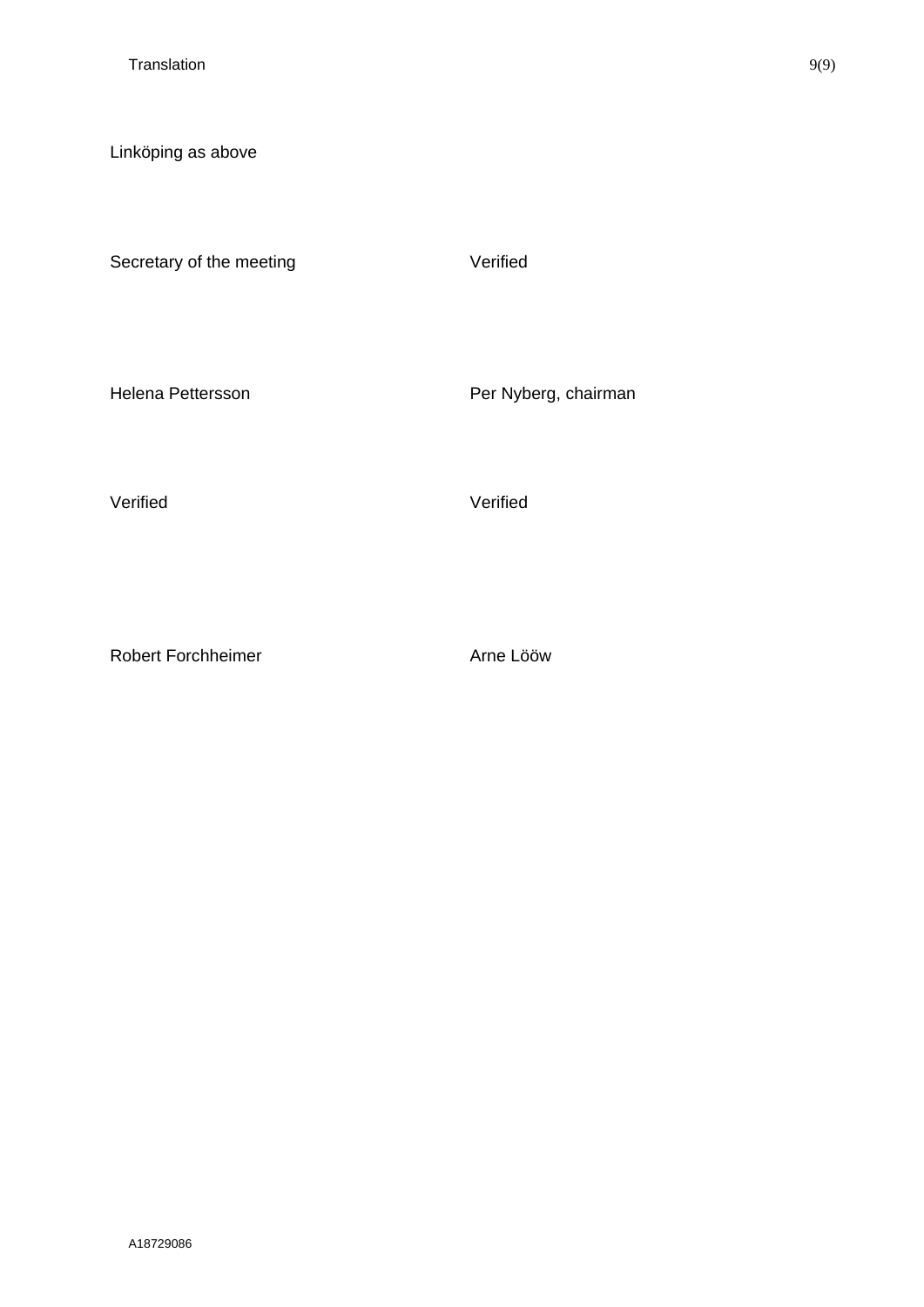## **Employees' right to subscribe and allotment guidelines for the Board of Directors**

The convertibles shall, with disapplication of the shareholders' preferential rights, be subscribed for by all individuals who as of October 31, 2014 are employed until further notice in the Sectra Group. At allotment the Board of Directors shall observe the following.

Each employee shall be allotted convertibles at a nominal value amounting to a total of no more than 1,000 times the conversion rate, which shall be calculated according to section 7 in the Board of Directors' proposal, item 17. In addition, the Board of Directors may resolve to allot to employees (i) who makes extraordinarily strong contributions to the group's development, (ii) who holds management positions, (iii) with special competence or (iv) who are otherwise of special importance for the development of the Sectra Group (key personnel), convertibles to an amount of no more than 25,000 times the calculated conversion rate. The Board of Directors may thereto allot to each key employee additional convertibles at an aggregate nominal amount amounting to a maximum of 20,000 times the quoted conversion rate as a part of their variable salary.

If the new issue is not subscribed in full, each employee, but firstly the key personnel, shall be allotted additional convertibles at a nominal value of a total of no more than 5,000 times the calculated conversion rate.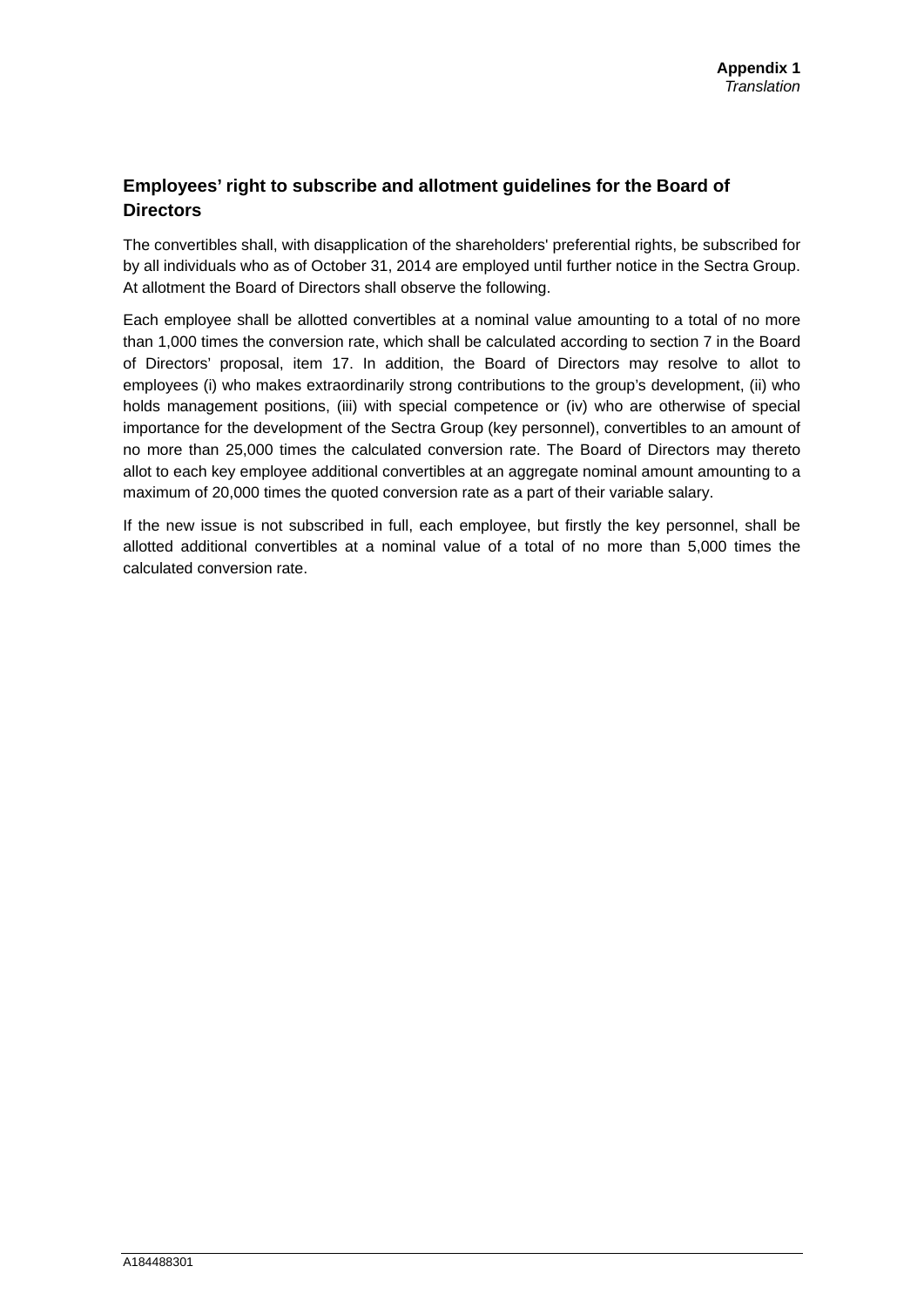# **Terms and Conditions for Sectra AB's Convertibles 2014/2017 of SEK 35,000,000**

#### **§ 1 Definitions**

In the terms and conditions the following definitions shall have the meaning presented below.

| "ABL"                    | the Swedish Companies Act (2005:551);                     |
|--------------------------|-----------------------------------------------------------|
| "reconciliation account" | Securities account at Euroclear where each convertible    |
|                          | holder's possession of convertibles or possession of      |
|                          | shares acquired by convertibles are registered.           |
| "share"                  | share of class B in the Company;                          |
| "banking day"            | a day which is not a Sunday, or other public holiday or,  |
|                          | with respect to the payment of promissory notes, is not   |
|                          | equated with a public holiday in Sweden;                  |
| "the Bank"               | a bank or a securities institute, which the Company       |
|                          | from time to time shall contract with to perform the      |
|                          | undertakings of the Bank under these terms and            |
|                          | conditions;                                               |
| "the Company"            | Sectra AB (publ), Registration No. 556064-8304;           |
| "Euroclear"              | Euroclear Sweden AB (the Swedish Central Securities       |
|                          | Depository and Clearing Organisation);                    |
| "conversion"             | the exchange of a convertible for new shares in the       |
|                          | Company;                                                  |
| "conversion price"       | the price at which conversion may occur;                  |
| "convertible"            | such convertible with conversion rights as referred to in |
|                          | Chapter 15 of the Swedish Companies Act (2005:551);       |
| "Holder"                 | a holder of a convertible; and                            |
| "STIBOR"                 | the daily interest rate quoted at 11 a.m. two banking     |
|                          | days before the applicable interest period for loans in   |
|                          | SEK for a 6 months period at Reuters web-page "SIOR"      |
|                          | (or via a similar system or web-page which replaces       |
|                          | such system or web-page) or, if such quotation is not     |
|                          | available, the interest rate at which Swedish banks offer |
|                          | to lend for a period of 12 months at the interbank        |
|                          | market an amount equivalent to the total of the           |
|                          | convertible debt.                                         |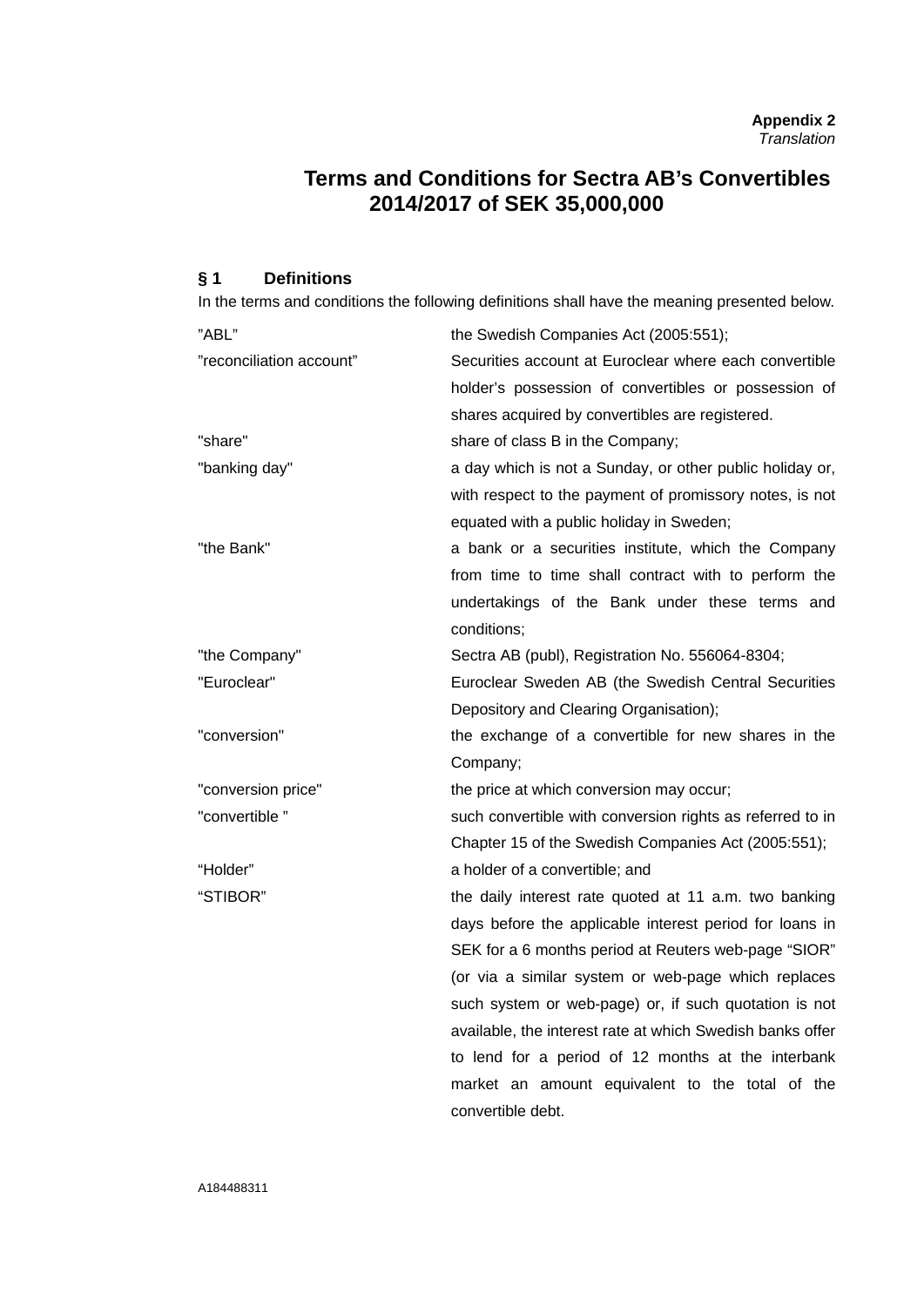#### **§ 2 Loan amount, maturity and interest rate**

The loan amount shall not exceed SEK thirty-five million (35,000,000). The loan matures on December 31, 2017, except to the extent of prior conversions. The loan carries interest from December 1, 2014 and is payable each year on November 30, commencing on November 30, 2015, as well as on the maturity date of the loan.

Each interest payment comprises interest for a period of 12 months calculated on the basis of the actual number of days ("Act")/360 (Act/360) with the exception for the last interest payment which only comprises the period from the last maturity date up to and including the maturity date of the loan. As stated in Section 7 below, upon conversion the right to receive interest will fall off as from the previous interest maturity date.

The interest rate is settled for each interest period and shall amount to STIBOR plus 2.25%.

The Company hereby assumes the loan note and undertakes to make payments in accordance with the conditions stated herein.

#### **§ 3 Account operator, registration, etc.**

The loan shall be registered by Euroclear on Securities Accounts in accordance with Chapter 4 of the Swedish Financial Instruments (Accounts) Act (SFS 1998:1479). No certificates will be issued.

Each convertible shall have a nominal value of SEK one (1) or multiples thereof.

The convertibles will be registered on behalf of each holder in the reconciliation account in the Company's securities account.

#### **§ 4 Subordination**

In the event the Company is placed in liquidation or insolvent liquidation, the convertibles shall entitle the holders thereof to payment from the Company's assets after the Company's non-prioritised creditors and shall be ranked pari passu with other subordinated obligations, which are not expressly subordinated to this loan.

The Company undertakes, for such time as any creditors hold convertibles pursuant to these terms and conditions, not to assume subordinated obligations which, in the event of the Company's liquidation or insolvent liquidation, shall entitle such creditors to payment from the Company's assets prior to payment pursuant this subordinated loan.

#### **§ 5 Payment of interest and repayment of principal amount**

The interest and principal amount will be paid by Euroclear to parties who, on the fifth banking day prior to the respective due date for payment or on the banking day more close to the due date for payment that may generally be applied on the Swedish securities market (the record date for payment) is registered in an account in the Company's Euroclear register as the holder or as otherwise entitled to receive interest and payment of the principal amount.

If the holder, or a person who is registered in an account in the Company's Euroclear register as otherwise entitled to receive interest and payment of the principal amount, has via an account-operating institute registered that the interest and payment of the principal amount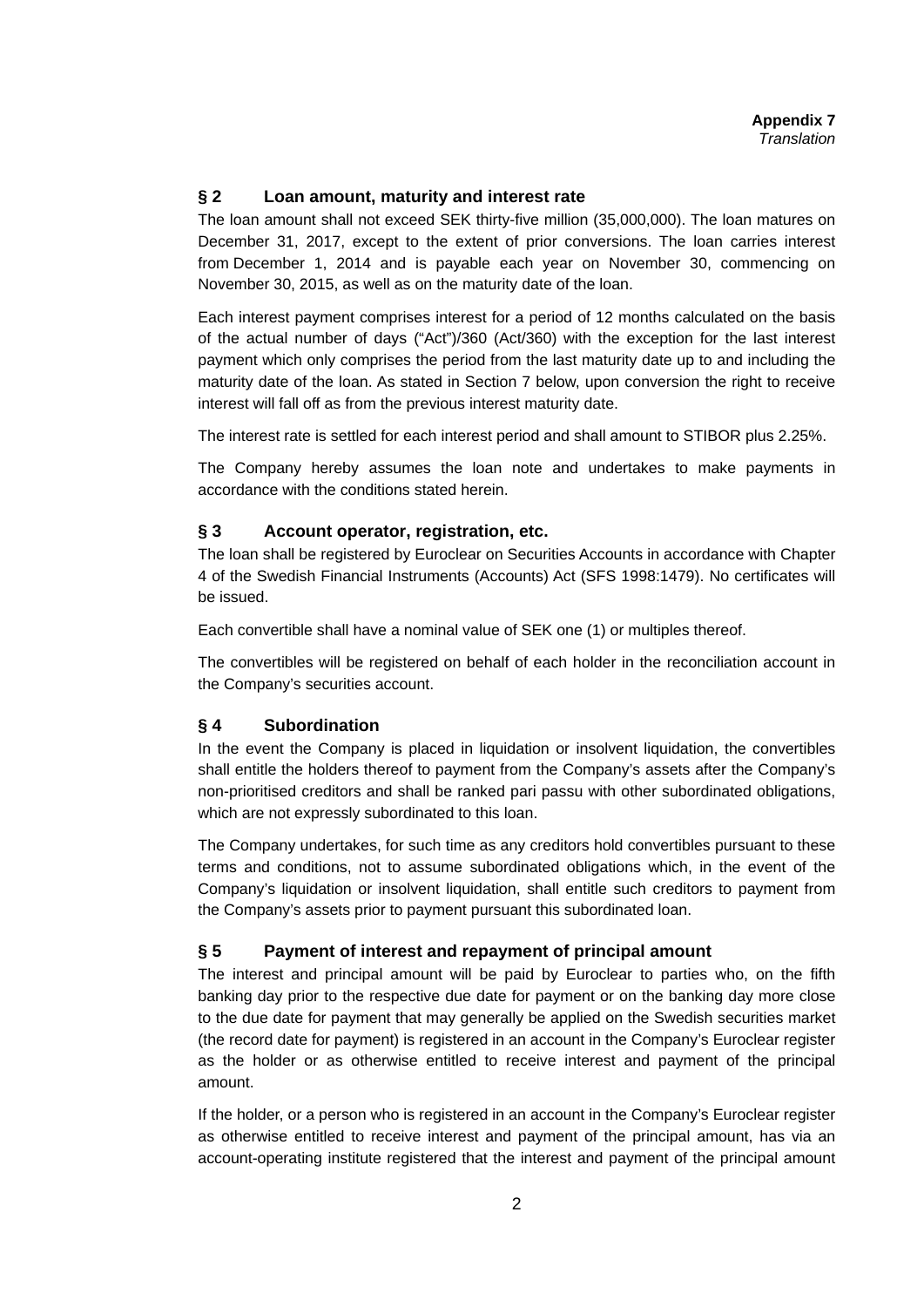should be deposited in a specified bank account, such deposit will be made by Euroclear on the due date for payment. In the absence of such agreement, Euroclear will transmit the interest payment and payment of the principal amount on that date to the address of the appropriate party as recorded at Euroclear on the record date for payment. If the due date for payment is a day that is not a banking day, the payment will not be deposited or transmitted until the immediately following banking day.

If Euroclear, due to delay on the part of the Company or to other hindrance, is unable to make the interest or principal amount payment when due, the payment will be made by Euroclear as soon as such hindrance has been removed to the party who, on the record date for payment, was registered as the holder or listed as entitled to receive interest and payment of the principal amount.

Interest is payable only up to and including each respective due date for payment even if such day shall fall on a day that is not a banking day and even if the payment is delayed by such hindrances as are described in the conditions regarding limitation in responsibility of the bank and Euroclear below. In the event that the Company shall fail to make funds available to Euroclear in time for payment of the principal amount or interest due on the relevant due date for payment, whether or not there are hindrances in the liability of the bank or Euroclear as stated below, interest shall be payable on the past due date for payment, up to and including the banking day upon which, no later than 10:00 a.m., funds have been made available to Euroclear.

## **§ 6 Conversion**

Holders shall have the right, during the period December  $11 - 15$ , 2017, to request conversion of their convertibles into shares. The conversion price shall correspond to 135 percent of the volume-weighted average of price paid for the company's shares on NASDAQ OMX Stockholm during the period September 29 – October 10, 2014. Request for conversion shall be made to the company on a registration form specified by the company or to the one that the company provides on an established registration form.

One new share will be received for each full amount equivalent to the conversion price of the total principal value of this convertible, registered in the applicable account for convertibles, which one and the same holder wishes to convert at the same time. If this amount is not evenly divisible by the conversion price, the surplus amount shall be paid in cash at the date of the final maturity of the loan. The conversion price may be adjusted in the circumstances described below.

Conversion is effected by the new shares being registered in the Company's share register as interim. Any surplus cash amount as specified above shall be paid at the date of the final maturity of the loan. After the registration has been made with the Swedish Companies Registration Office, the registration in the reconciliation account will become final.

#### **§ 7 Interest and dividends in connection with conversion**

At conversion right to accrued interest ceases with respect to the period from the interestpayment date immediately prior to conversion.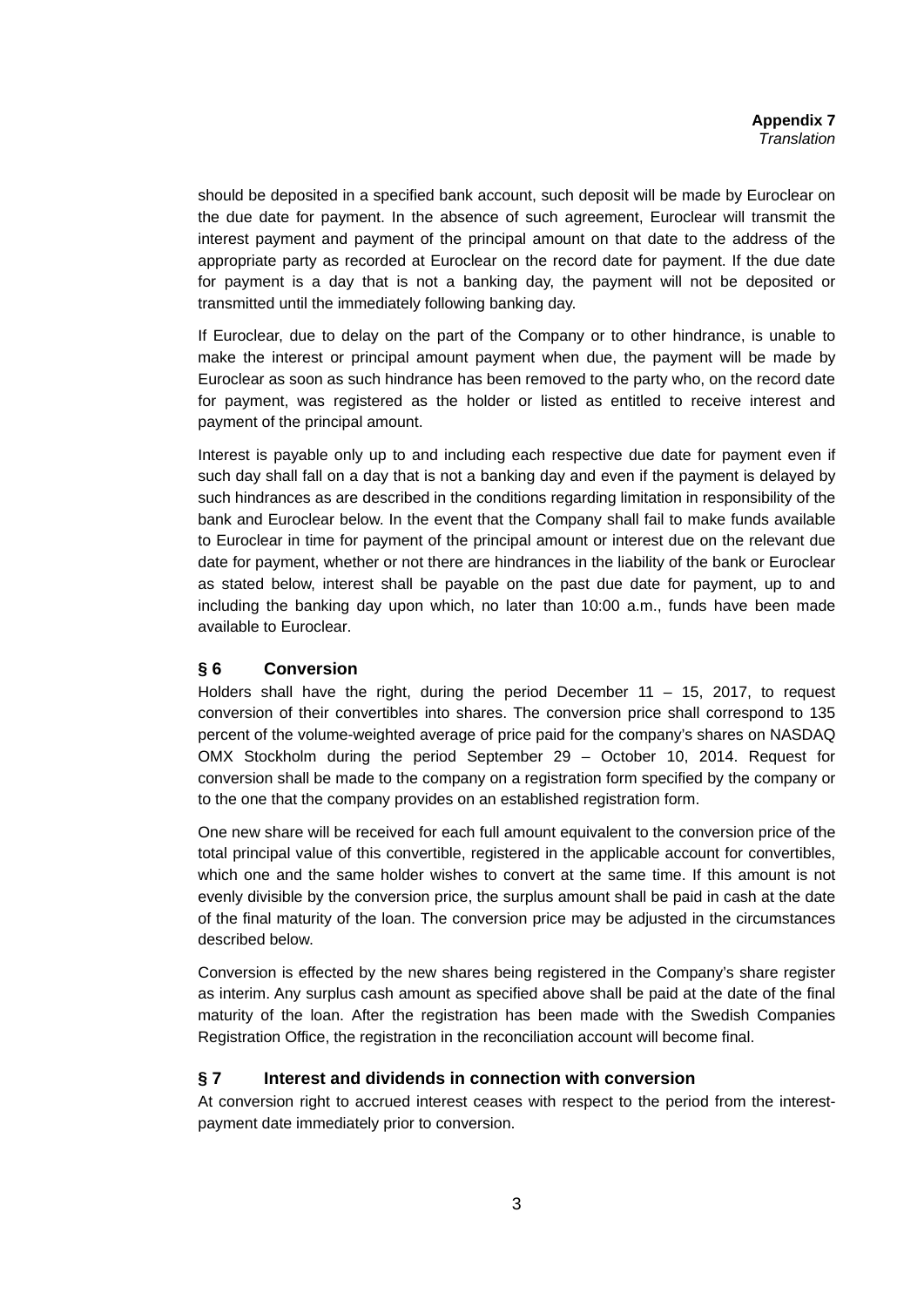Shares issued upon conversion carry rights to dividends commencing on the record date for dividends which falls immediately after the day on which conversion is effected.

#### **§ 8 Adjustment of conversion price, etc.**

The following shall apply with respect to the rights of holders in the situations described below.

Subsection A. If the Company effects a bonus issue of shares, at a conversion requested on such date that the thereby received share does not carry right to a bonus share, an adjusted conversion price shall be applicable in accordance with the following.

$$
A = \frac{B*C}{D}
$$
  
\nA = adjusted conversion price  
\nB = preceding conversion price  
\nC = number of shares prior to the bonus issue  
\nD = number of shares following the bonus issue

The Company has the right to wait with conversion until after the record date for the issue if it facilitates accomplishment of the issue.

Subsection B. If the Company effects a consolidation or a split of its shares, subsection A above shall apply. The date on which the consolidation or split is carried out shall in such case be considered to be on an equal footing with the record date of the bonus issue.

Subsection C. If the Company issues new shares – with preferential rights to its shareholders to subscribe for new shares for cash – an adjusted conversion price shall apply in accordance with the following if conversion is requested on such a date that rights to participate in the new issue do not accrue,

$$
A = \frac{B*C}{D}
$$
  
\nA = adjusted conversion price  
\nB = preceding conversion price  
\nC = the average share price  
\nD = the average share price increased by the theoretical value of the  
\nsubscripting

The average price of the share is the average of the mean of the highest and lowest prices paid each trading day in transactions as recorded on NASDAQ OMX Stockholm during the subscription period. In the absence of a quotation of paid price, the last bid price quoted shall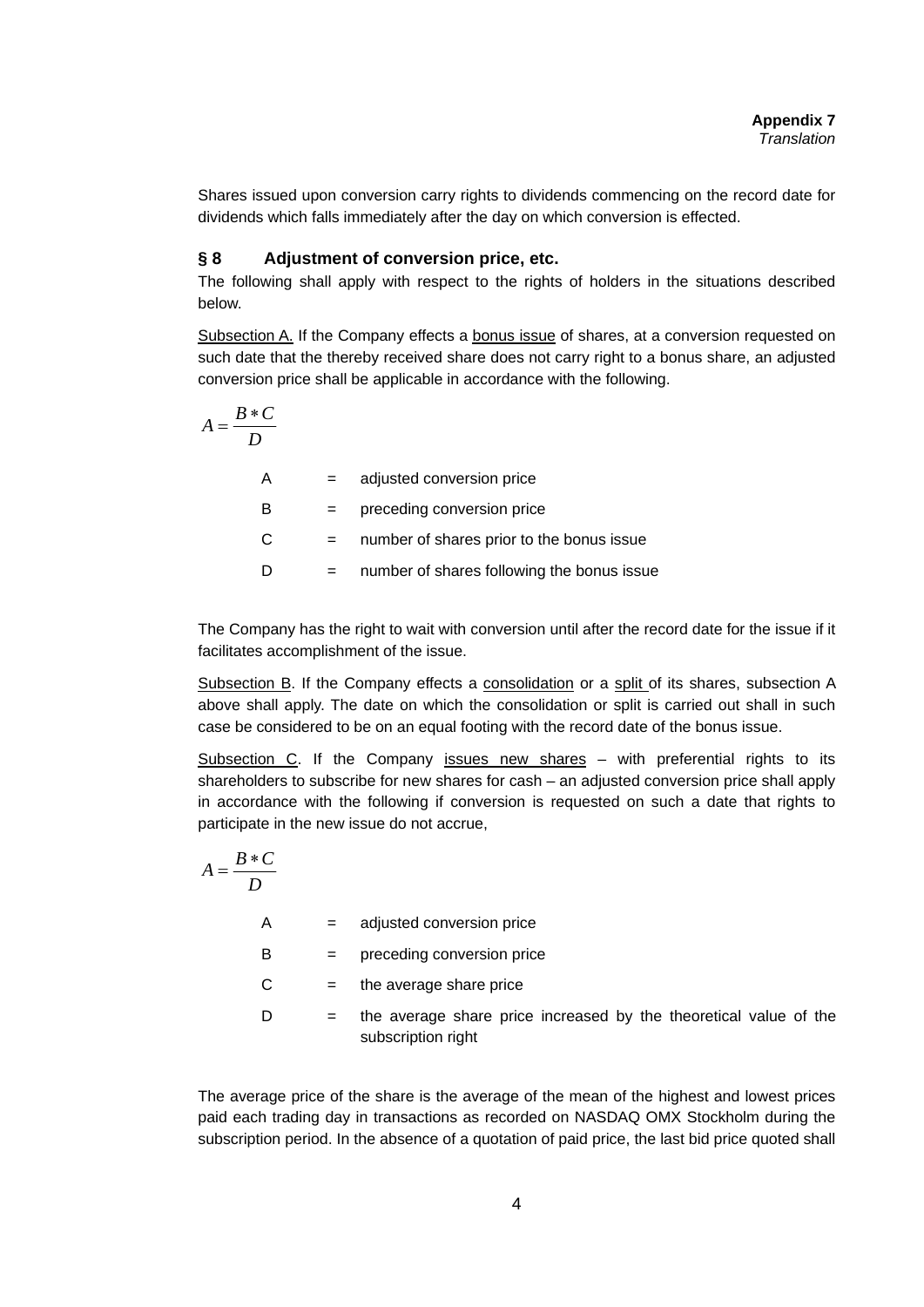be used in the calculation. If neither a paid price nor a bid price is quoted on a given day, that day shall be excluded from calculation of the average share price.

The theoretical value of subscription rights is calculated in accordance with the following formula:

$$
A = \frac{B * (C - D)}{E}
$$

| A | $=$ | the theoretical value of the subscription right                                                    |
|---|-----|----------------------------------------------------------------------------------------------------|
| В | $=$ | maximum number of shares that can be issued according to the<br>resolution approving the new issue |
| С | $=$ | average price of the share                                                                         |
| D | $=$ | the price at which the shares are being issued                                                     |
| Е |     | number of shares outstanding prior to the resolution whereby new                                   |

shares are issued

If the subscription right has a negative value, the theoretical value of the subscription rights shall be fixed at zero.

The Company has the right to wait with conversion until after the record date if it facilitates accomplishment of the issue.

The Company likewise has the right to give all holders the same preferential rights that according to the resolution belong to the shareholders*.* Notwithstanding that conversion has not been carried out holders shall be considered owners of the number of shares that the holder would have received if conversion had been carried out to the conversion price at the date of the resolution to issue new shares. The fact that the holder would have been able to receive a cash sum in accordance with above, shall not result in any right now in question. Adjustment of the conversion price shall not take place if the Company should decide to give the holders preferential right in accordance with these conditions.

Subsection D. If the Company effects an issue as referred to in Chapter 15 of the Swedish Companies Act – with preferential rights for the shareholders to subscribe for convertibles in return for cash payment - an adjusted conversion price shall apply in accordance with the following if conversion is requested on such date that right to participate in the new issue does not accrue,

$$
A = \frac{B*C}{D}
$$
  
A = adjusted conversion price  
B = preceding conversion price  
C = average share price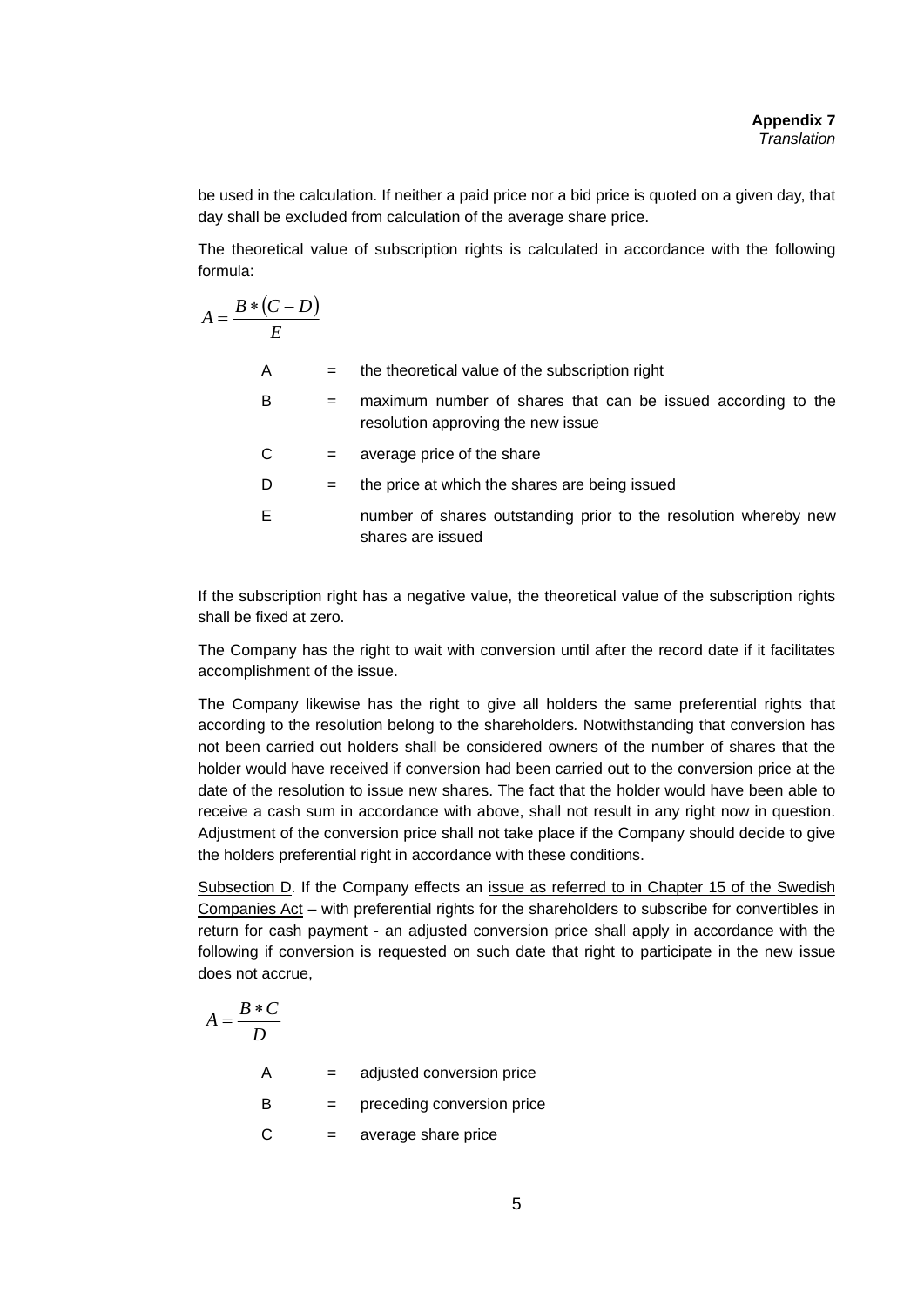$D =$  average share price increased by the value of subscription rights

The average share price is calculated as stated in subsection C. above.

The value of the subscription right shall be considered to correspond to the average of the mean of the highest and the lowest prices paid for such rights each trading day in transactions as recorded on NASDAQ OMX Stockholm during the subscription period. In the absence of a quotation of a paid price, the last bid price quoted shall be included in the calculation. If neither a paid price nor a bid price is quoted on a given day, that day shall be excluded from calculation of the value of subscription rights.

The Company has the right to wait with carrying out conversion until after the record date for the issue if it facilitates accomplishment of the issue.

The Company likewise has the right to give all holders the same preferential rights that accrue to the shareholders according to the resolution. In this case every holder shall, notwithstanding conversion has not been carried out, be considered owner of the number of shares the holder would have received if conversion had been carried out at the existing conversion price at the time of the resolution to issue convertibles. The circumstance that the holder also could have been able to receive a cash sum in accordance with the above mentioned shall not result in any right now at hand*.* No adjustment of the conversion price shall take place if the Company should resolve to give the holders preferential rights in accordance with those conditions.

Subsection E. Should the Company, in cases other than those set forth in subsections A. through D. above, make an offer to its shareholders to acquire on a preferential basis securities or rights of any type from the Company in accordance with the principles stated in Chapter 13, § 1 of the Swedish Companies Act or decide to distribute, in accordance with the above mentioned principles, such securities or rights to shareholders without consideration, an adjusted conversion price according to below shall be applied in connection with conversions requested at any time such that the received share does not carry rights to participate in the offer or distribution.

$$
A = \frac{B*C}{D}
$$

| A | $=$                       | adjusted conversion price                                                                           |
|---|---------------------------|-----------------------------------------------------------------------------------------------------|
| в | $\mathbf{r} = \mathbf{r}$ | preceding conversion price                                                                          |
| C | $\alpha = 1$              | average share price                                                                                 |
|   | $=$                       | average share price increased by the value of rights to participate in<br>the offer or distribution |

The average share price is calculated during the specified subscription period in the offer as stated in subsection C. above.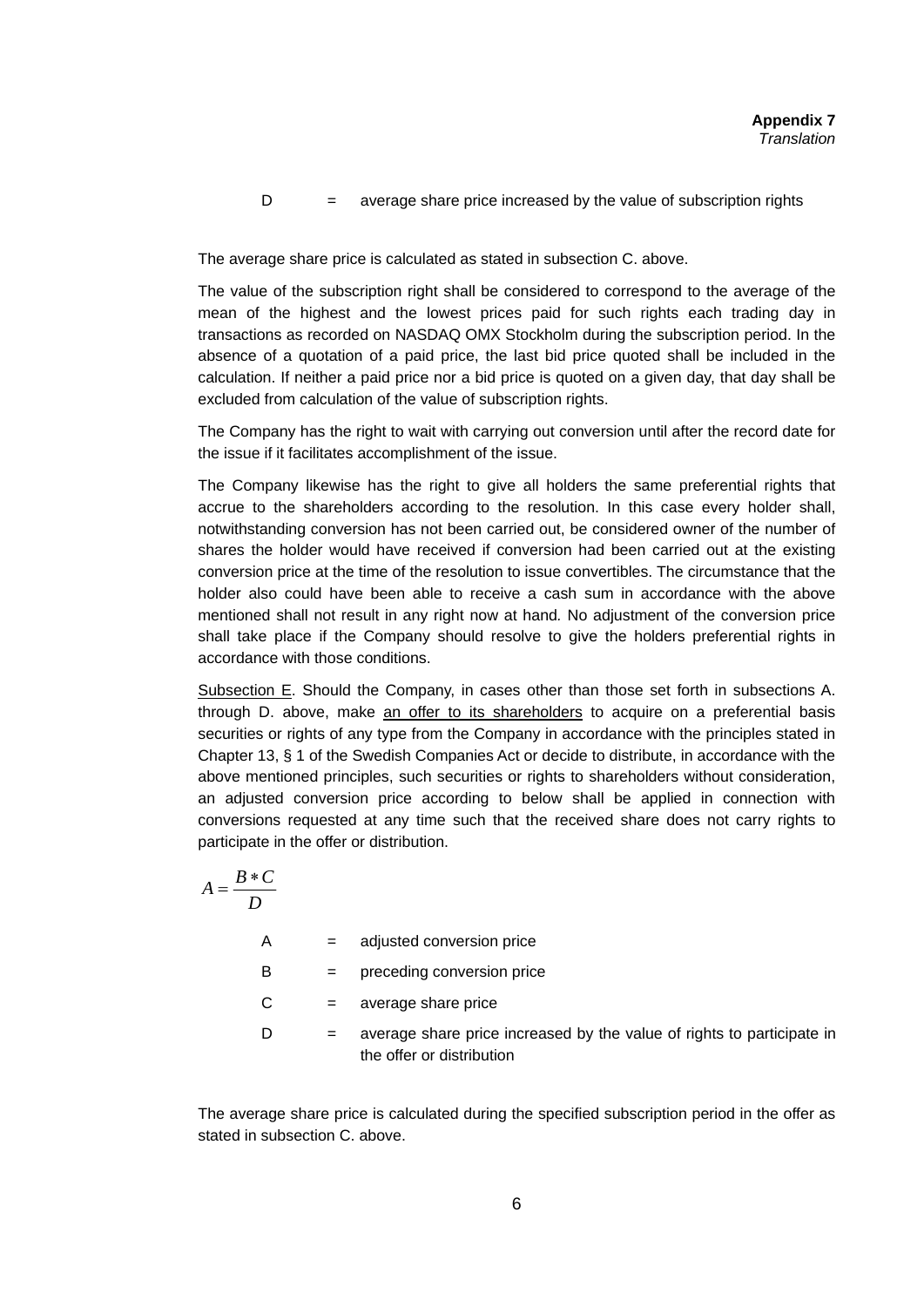In the event that shareholders receive purchase rights and trading of such rights has occurred, the value of the right to participate in the offer shall be considered to correspond to the average of the mean of the highest and lowest prices paid for such rights each trading day in transactions as recorded on NASDAQ OMX Stockholm during the subscription period. In the absence of a quotation of a paid price, the last price quoted shall be included in the transaction. If neither a paid price nor a bid price is quoted on a given day, that day shall be excluded from the calculation of value of the purchase rights.

In the event that shareholders have not received purchase rights or if such trading in purchase rights as referred to in the preceding paragraph has not occurred, the adjustment of the conversion price shall be calculated by applying as far as possible the principles set forth in subsection E. herein. The following shall thereby apply.

If a listing occurs of the securities or rights offered to the shareholders, the value of the right to participate in the offer shall be considered to correspond to the average of the prices paid for such securities or rights on each trading day during 25 days from and including the first day for listing calculated as the mean of the highest and lowest paid prices recorded for transactions in these securities or rights on NASDAQ OMX Stockholm, less any consideration that is paid for these in conjunction with the offer. In the absence of a quotation of price, the last bid price quoted shall be used in the calculation. If neither a paid price nor a bid price is quoted on a given day, that day shall be excluded from calculation of the average price. When a recalculation of the conversion price is made according to this paragraph, the above mentioned 25 trading days shall be considered to correspond to the application period in the offer according to the above.

Should listing not occur, the value of the right to participate in the offer shall be determined as far as possible on the change in the market price of the Company's shares that can be considered to have arisen as a consequence of the offer.

The Company has the right to wait with conversion until after the record date for the offer if it facilitates accomplishment of the offer.

The Company likewise has the right to give all holders the same preferential rights, as according to the resolution is granted to the shareholders. In this case every holder, notwithstanding that a conversion has not been carried out, shall be considered owner of the number of shares the holder would have had received if the conversion had been carried out at the existing conversion price at the time of the resolution of the offer. The fact that the holder also could have been able to receive a cash sum according to the above shall not result in any right now at hand*.* If the Company should resolve to give the holders preferential rights in accordance with those conditions, no adjustment of the conversion price shall be made.

Subsection F. If a cash dividend to shareholders is decided, an adjusted conversion price shall be applied for conversions requested at such time that the shares received in such event do not carry rights to receipt of such dividend. The adjustment shall be based on the amount paid to the shareholders (as dividend and/or as reduction of the share capital with repayment to the shareholders), i.e. on the total dividend and/or repayment. The adjustment shall be made according to the following.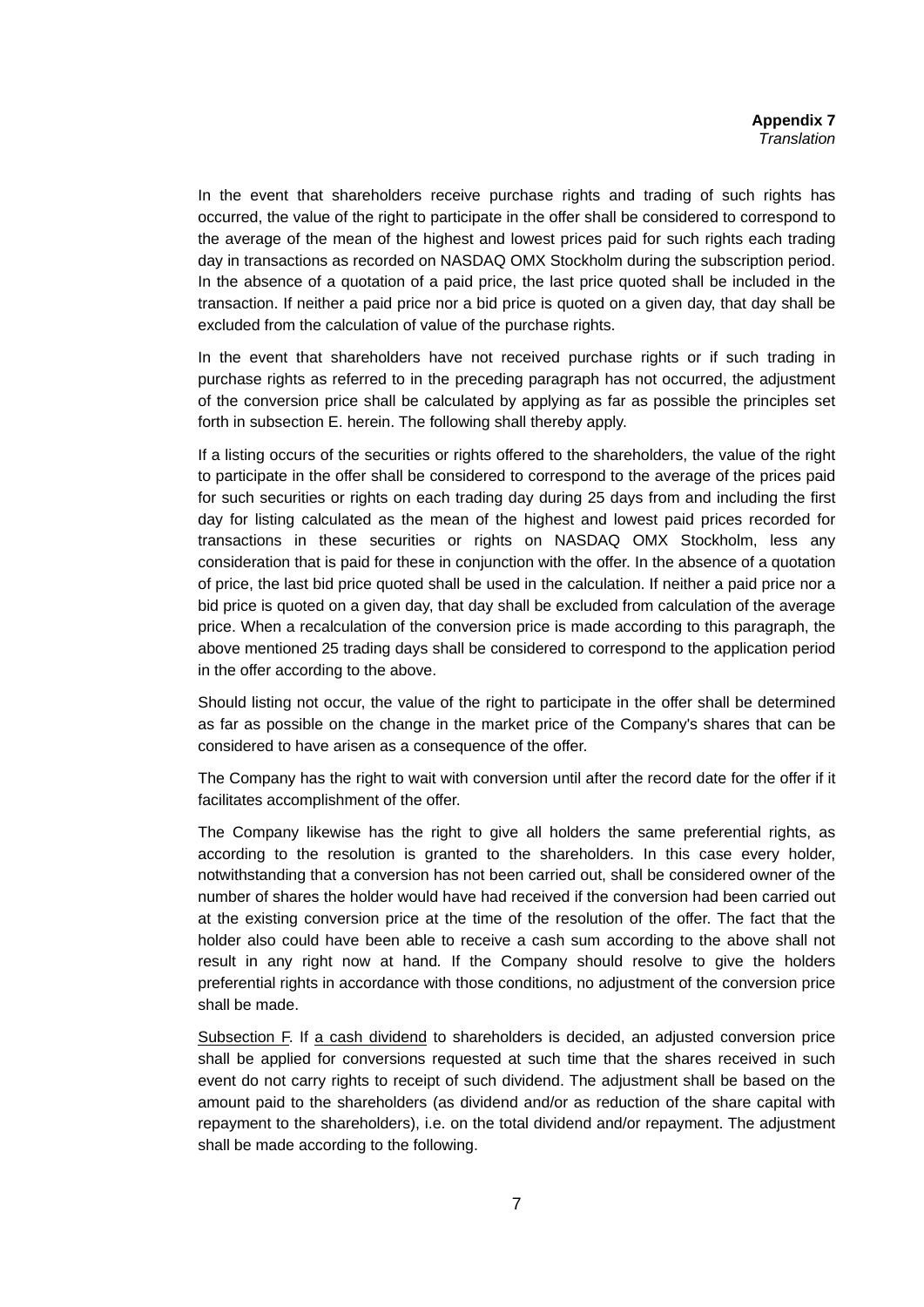| $B*C$<br>$A=\frac{B*C}{A}$<br>D |     |                                                                                  |
|---------------------------------|-----|----------------------------------------------------------------------------------|
| A                               | $=$ | adjusted conversion price                                                        |
| В                               | $=$ | preceding conversion price                                                       |
| C                               | $=$ | average share price                                                              |
| D                               | $=$ | average share price increased by the dividend and/or repayment<br>paid per share |

The average price of the share is calculated over a period of 25 trading days starting from and including the day the share is listed without right to dividend and corresponds to the average of the mean of the highest and lowest prices paid each trading day during this period in accordance with the official price list of NASDAQ OMX Stockholm. In the absence of a quotation of a paid price, the last bid price quoted shall be used in the calculation. If neither a paid price nor a bid price is quoted on a given day, that day shall be excluded from the calculation.

The Company has the right to wait with conversion until after the record date for the dividends if it facilitates accomplishment of the dividend.

Subsection G. Should the Company's share capital be reduced through a repayment to its shareholders, an adjusted conversion price shall be applied for conversions requested at such time that the shares received in such event do not carry rights to receipt of such repayment. The conversion shall be based on the amount with is repaid to the shareholders (as dividend and/or as reduction of the share capital with repayment to the shareholders), i.e. on the aggregate dividend and/or repayment. The adjustment shall be made according to the following.

$$
A = \frac{B*C}{D}
$$
  
\nA = adjusted conversion price  
\nB = preceding conversion price  
\nC = average share price  
\nD = average share price increased by the dividend and/or the amount  
\nbeing repaid per share

The average share price is calculated under a period of 25 trading days from and including the day the share is listed without right to repayment and corresponds to the average of the mean of the highest and lowest prices paid each trading day during this period in accordance with the official price list of NASDAQ OMX Stockholm. In the absence of a quotation of a paid price, the last bid price quoted shall be used in the calculation. If neither a paid price nor a bid price is quoted on a given day, that day shall be excluded from the calculation.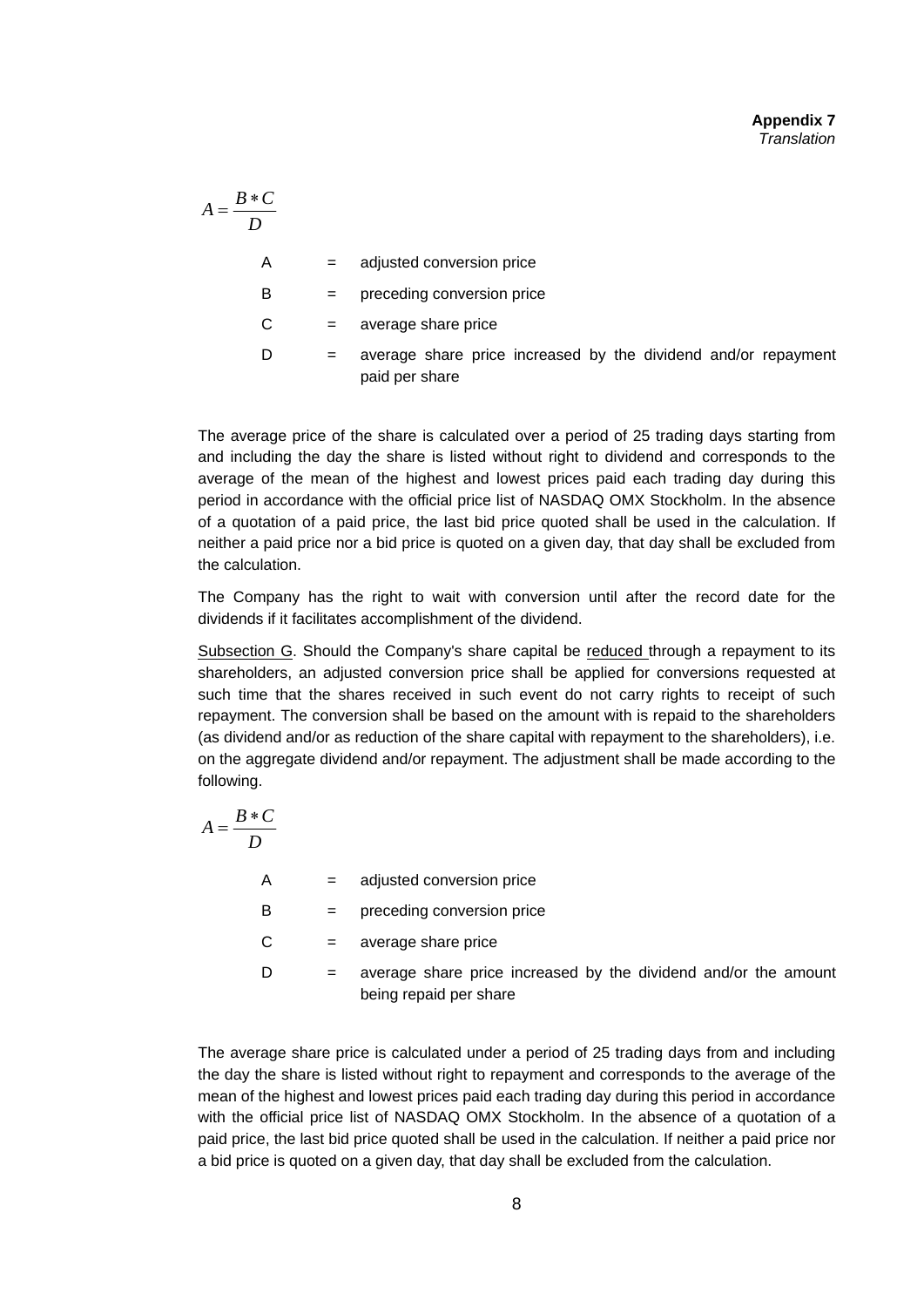The Company has the right to wait with conversion until after the resolution of repayment of share capital to shareholders has been registered at the Companies Registration Office, if it facilitates the accomplishment of the resolution of repayment of share capital.

Subsection H. Should the Company take action in accordance with the above and should the application of the conversion formula established for such action with reference to technical design of such action or for any other reason, not be possible, or it would result in the holders receiving, in relation to the shareholders, economic compensation that is not reasonable, the Board of Directors of the Company has the right to make adjustment of the conversion price as the Board of Directors determines appropriate to ensure that the adjustment of the conversion price leads to a reasonable result.

Subsection I. In adjusting the conversion price as described above, the price shall be rounded to units of SEK 0.10, with SEK 0.5 rounded upwards.

Subsection J. If it is decided that the Company is to enter into liquidation pursuant to Chapter 25 of the Swedish Companies Act, conversion may not be requested thereafter, regardless of the grounds for liquidation; the right to request conversion ceases simultaneously with the decision to liquidate, notwithstanding the fact that the decision may not have come into legal force. However, the holder has the right, in such cases, to demand immediate payment of the principal amount of the convertible plus accrued interest to the date of payment. If the decision to liquidate is made at a General Meeting of Shareholders, this right becomes effective on the day following the Meeting or otherwise on the day following the date on which the court order or liquidation has come into legal force. Within a week thereafter, the Company, as provided below, shall notify the holders in writing, advising them of their right to immediate payment.

Not later than two months before the General Meeting of the Shareholders determines whether the Company should enter into voluntary liquidation, as provided in Chapter 25 of the Swedish Companies Act, the holders shall be informed, as provided below, of the planned liquidation. The notice shall include a reminder that conversion may not be requested after the Meeting has voted to liquidate.

If the Company gives notice of a planned liquidation as stated above, holders are – notwithstanding the provisions above regarding the earliest time for requesting conversion – entitled to request conversion from the date when the notice was issued, provided that conversion can be effected not later than the tenth calendar day prior to the General Meeting of Shareholders at which the issue of the Company's liquidation is to be considered.

Subsection K. If the General Meeting of Shareholders shall approve a merger agreement, in accordance with Chapter 23, § 15, of the Swedish Companies Act whereby the Company would be absorbed by another Company, conversion may not thereafter be requested.

However, the holder has the right during a period of two months from the date of such approval to demand immediate payment of the principal amount of the convertible, plus interest.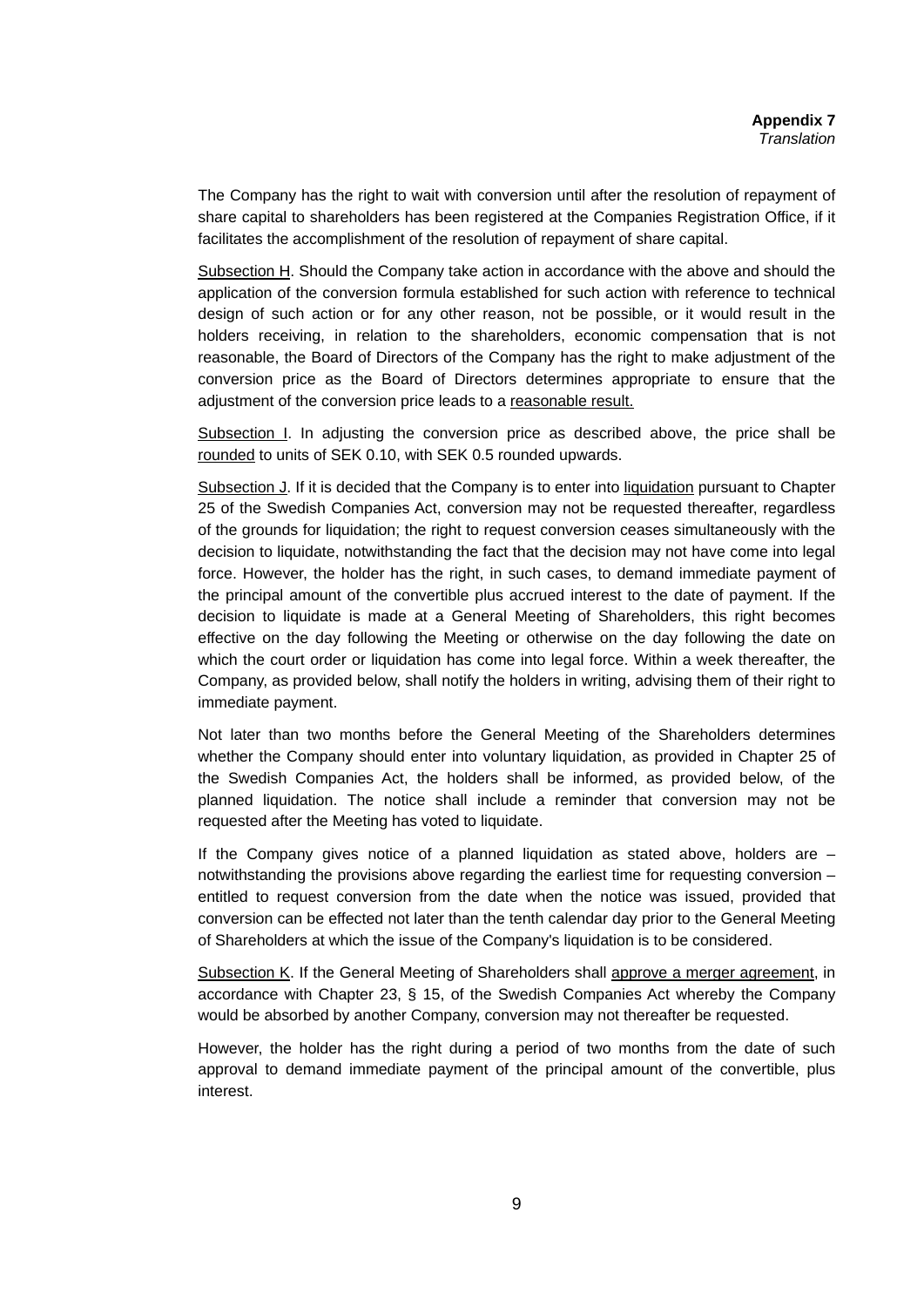The Company shall notify holders, advising them of this right, not later than one week following the beginning of such period. Nothing contained herein shall impair rights that may legally accrue to the holders in their capacity as holders in conjunction with a merger.

Not later than two months prior to the time the Company takes a final decision on the matter of a merger as described above, the holders shall be informed by notice of such merger plans. The notice shall present a report on the principal terms of the planned merger agreement and shall remind the holders that conversion may not be requested once the merger has been fully approved in accordance with that stated in the first paragraph above.

Should the Company give notice of the planned merger as stated above, the holders shall, notwithstanding the provisions regarding the earliest time for requesting conversion, have the right to request conversion from the date when the notice of the merger plans was issued, provided that conversion can be effected not later than the tenth calendar day prior to the General Meeting of Shareholders at which the merger agreement, whereby the Company shall become part of another company, is to be approved.

Subsection L. Should the Board of Directors, in accordance with Chapter 23, § 28 of the Swedish Companies Act, conclude a merger agreement whereby the Company shall be absorbed by the parent company, or the Company's shares become subject to compulsory acquisition pursuant to Chapter 22, § 1 of the same act, the following shall apply.

If a Swedish limited liability stock company owns all shares outstanding in the Company, and the Board of Directors announces its intention of concluding a merger agreement in accordance with the stipulations in the Act cited in the preceding paragraph, the Company shall in the event that the final day for conversion pursuant to the above occurs after such announcement, determine a new closing day, i.e. a new final day for requests for conversion. The closing date shall fall within 60 days from the date of the announcement.

If anyone owns, solely or together with or through subsidiaries, more than ninety (90) per cent of all the shares in the Company (excluding shares in the Company owned by the Company itself) and such majority owner announces its intention to require such compulsory acquisition, the provisions set forth in the preceding paragraph regarding the closing date shall be applied correspondingly.

However, holders have the right during a period of 60 days from the date of such announcement stated above in this subsection to demand immediate payment of the nominal amount of the convertibles, plus interest accrued to and including the date of payment.

If public notice has been given in accordance with what has been stated above in this Subsection, notwithstanding the provisions of § 6 above with respect to the earliest date to request conversion, the holders shall have the right to request conversion up to and including the closing date. At least four weeks prior to the closing date, the Company shall, by giving notice in accordance with below, notify holders of such right and that conversion may not be requested after the closing date. In addition, the holders shall be notified of their right to request immediate payment in accordance with that stated in the preceding paragraph.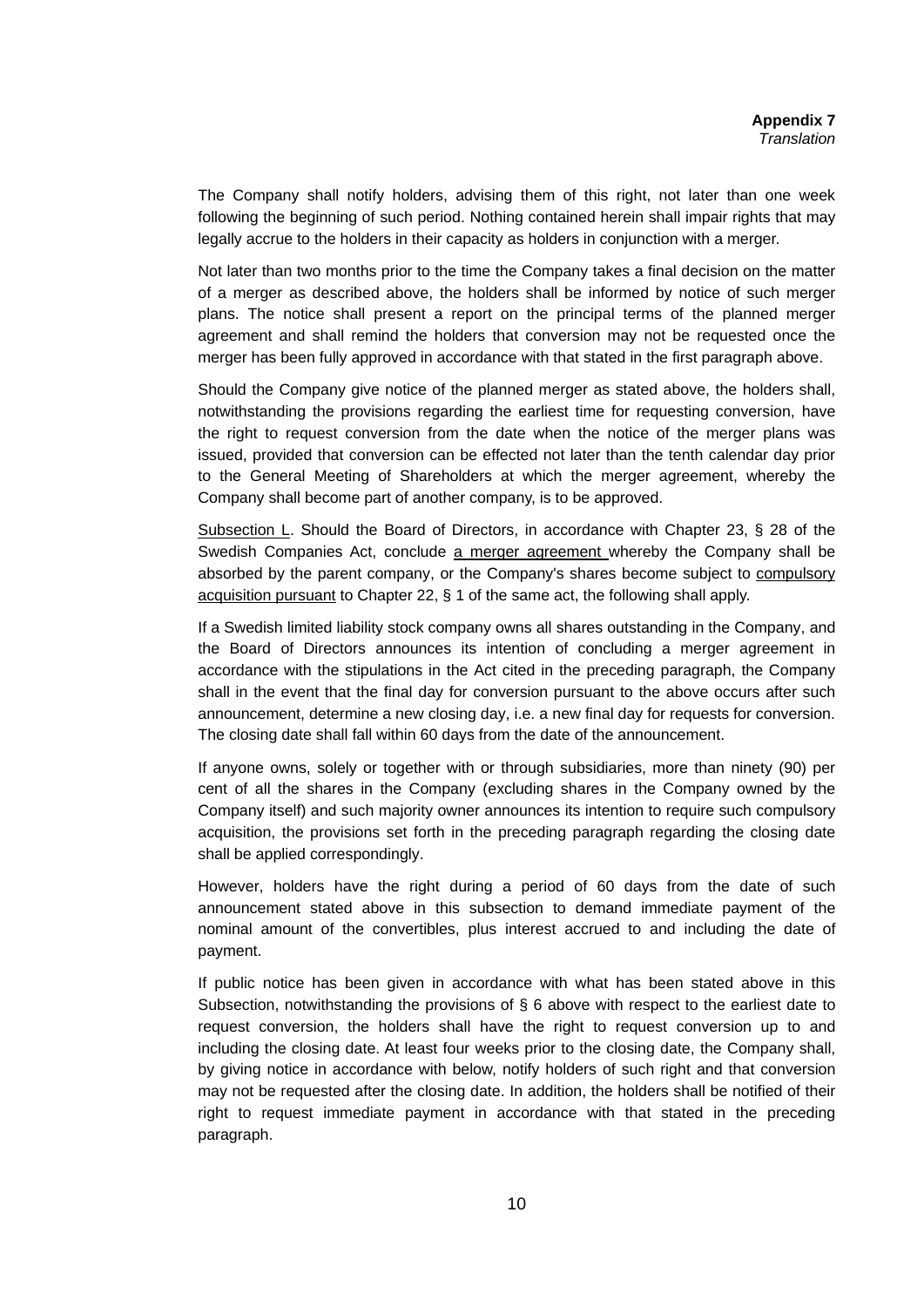Subsection M. Notwithstanding the provisions above to the effect that conversion may not be requested after a decision is made to liquidate, approval is given for a merger agreement of the expiration of a new closing date upon merger, rights to request conversion shall be reinstated in cases when the liquidation is revoked or the agreement to merge is not implemented*.*

Subsection N. In the event the Company goes into  $b$ ankruptcy, conversion may not be requested from that point onwards. If, however, the bankruptcy decision is revoked by a higher court of law, conversion may again be requested*.* 

Subsection O. If the General Meeting would approve a demerger agreement pursuant to Chapter 24 § 17 of the Swedish Companies Act, whereby the Company shall demerge a part of the Company's assets and liabilities acquired by one or several other limited liability companies for a consideration for the shareholders of the Company, a recalculated conversion is applied in accordance with the principles for extraordinary dividend in section G above. The recalculation shall be based on the part of the company's assets or liabilities which will be acquired by the transferor company.

If all the Company's assets and liabilities are acquired by one or several other limited liability companies for a consideration for the shareholders of the Company, the liquidation rules in section M above shall be applicable, meaning *inter alia* that the right to demand subscription expires at the same time as the registration pursuant to Chapter 24 § 27 of the Swedish Companies Act. The holder is therefore to be notified at the latest four weeks before the demerger plan is submitted to the General Meeting.

## **§ 9 Special undertaking by the Company**

The Company agrees not to undertake any measure that would result in an adjustment of the conversion price to an amount less than the quota of each share in the Company*.* 

#### **§ 10 Statute of limitations**

All rights to payment of principal shall cease ten years after the maturity date of the convertibles. The right to receive interest payments shall cease three years after the respective interest payment due date. Funds allocated for payments for which rights cease to exist accrue to the Company.

#### **§ 11 Notification**

Notices concerning this loan shall be given to a holder, whose address is known to the Company.

#### **§ 12 Confidentiality**

Unless so authorized, the Company, the Bank or Euroclear may not provide information on holders to third parties. The Company has the right to obtain information on holders from the debt register kept by Euroclear.

#### **§ 13 Limitation of liability**

With respect to the actions incumbent on Euroclear, the Bank or the Company - Euroclear, the Bank or the Company shall not be deemed liable for loss due to Swedish or foreign legal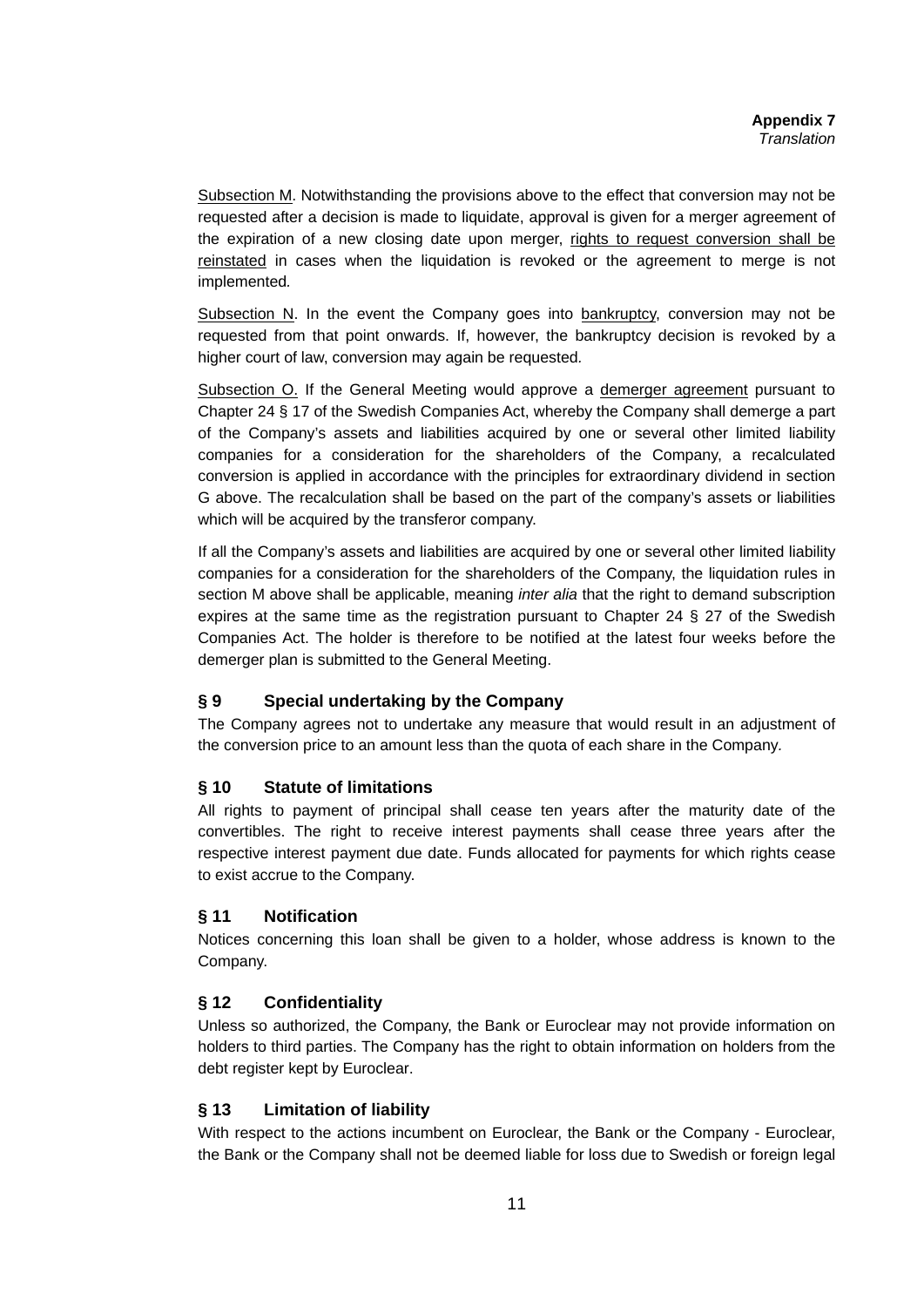decrees, Swedish or foreign action by public authorities, acts of war, strikes, blockades, boycotts, lockouts or other similar causes. The reservations with respect to strikes, blockades, boycotts and lockouts apply even if Euroclear, the Bank or the Company itself undertakes, or is the object of, such actions. Neither Euroclear, the Bank nor the Company shall be obligated to provide compensation for loss arising in other situations if Euroclear, the Bank or the Company respectively has exercised normal prudence and are not in any case liable for indirect damages.

If a payment or any other action is stopped by circumstances such as those described in the first paragraph, such action may be deferred until the hindrance has ceased to exist. In the event of deferred payment, the Company shall pay interest at the interest rate applicable on the due date.

#### **§ 14 Governing law, etc.**

These terms and conditions and any legal matters relating to the convertibles shall be governed by Swedish law. Any legal proceedings relating to the convertibles shall be instituted in the District Court of Linköping (Sw: *Linköpings tingsrätt*).

\_\_\_\_\_\_\_\_\_\_\_\_\_\_\_\_\_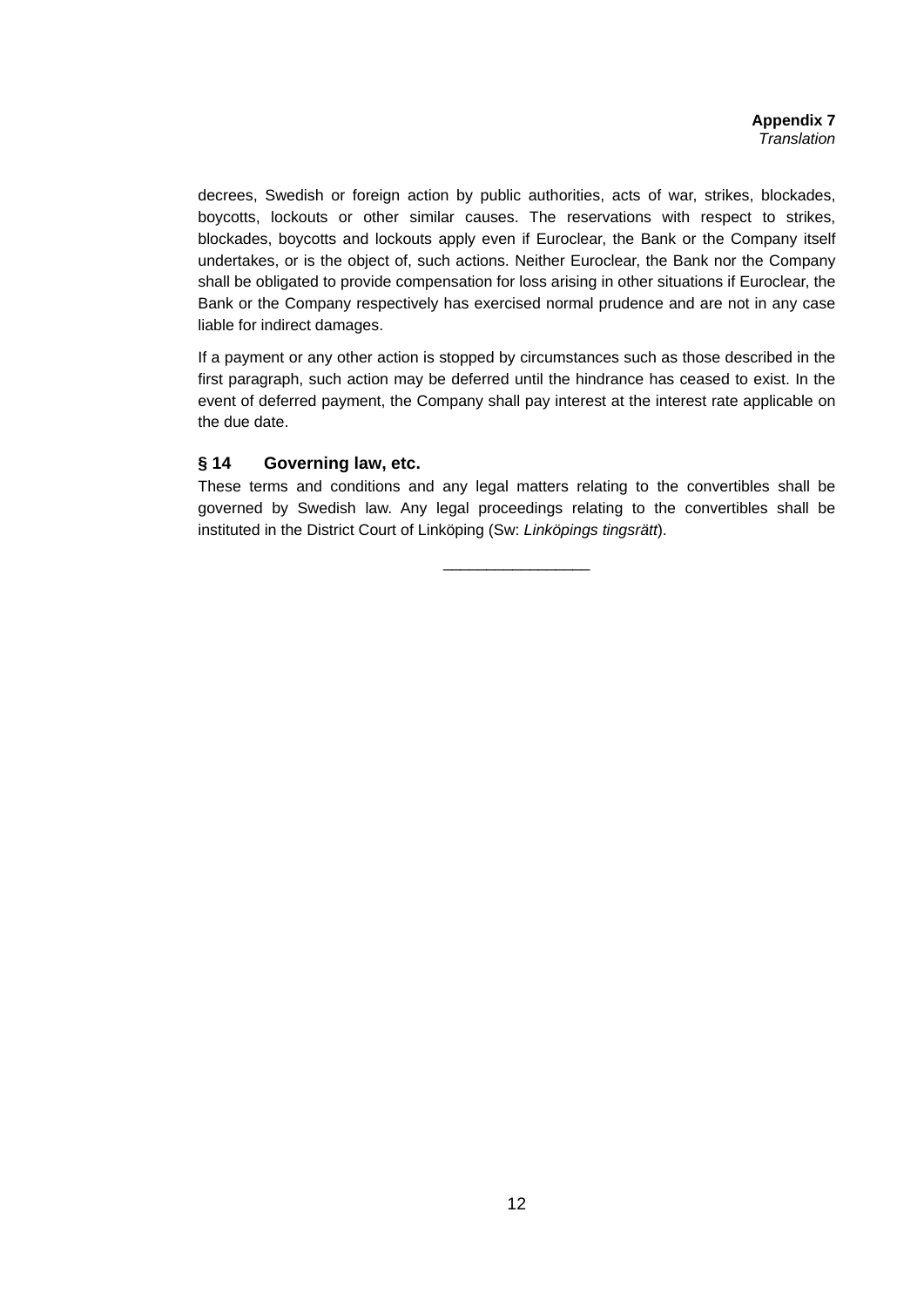## **Board members with the right to subscribe and guidelines for allotment for the Board of Directors**

The convertible shall, with disapplication of the shareholders' preferential rights, be subscribed for by members of the Board of Directors in Sectra AB (publ) who are not at the same time employed within the Sectra Group. At allotment each member of the Board shall be allotted convertibles at a nominal value in total of no more than 25,000 times the conversion rate, which shall be calculated according to item 7 in the proposal from the shareholders. If the new issue is not subscribed in full, each Board member shall be allotted additional convertibles at a nominal value of a total of no more than 5,000 times the calculated conversion rate.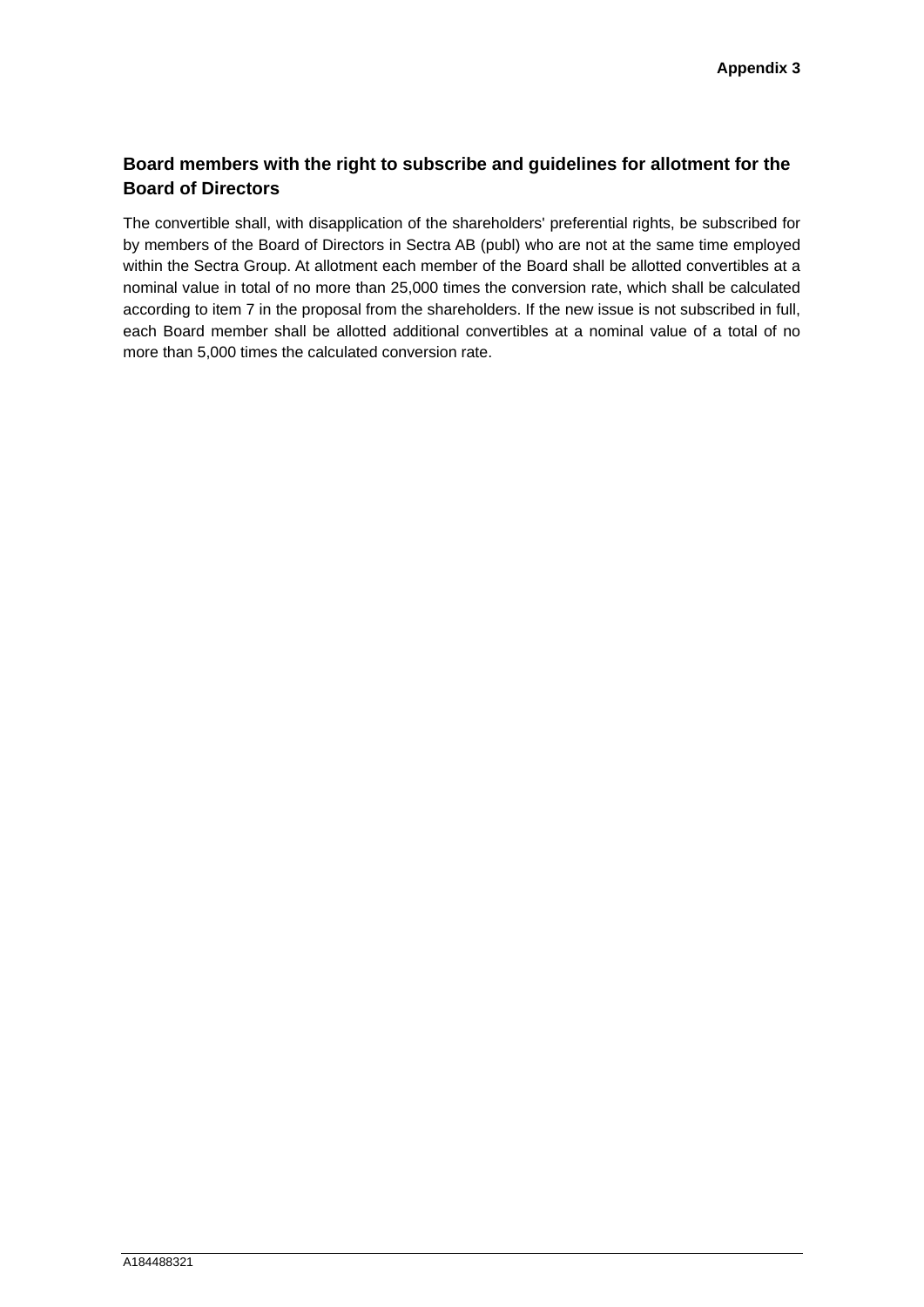# **Terms and Conditions for Sectra AB's Convertibles 2014/2018 of SEK 3,500,000**

#### **§ 1 Definitions**

In the terms and conditions the following definitions shall have the meaning presented below.

| "ABL"                    | the Swedish Companies Act (2005:551);                     |
|--------------------------|-----------------------------------------------------------|
| "reconciliation account" | Securities account at Euroclear where each convertible    |
|                          | holder's possession of convertibles or possession of      |
|                          | shares acquired by convertibles are registered.           |
| "share"                  | share of class B in the Company;                          |
| "banking day"            | a day which is not a Sunday, or other public holiday or,  |
|                          | with respect to the payment of promissory notes, is not   |
|                          | equated with a public holiday in Sweden;                  |
| "the Bank"               | a bank or a securities institute, which the Company       |
|                          | from time to time shall contract with to perform the      |
|                          | undertakings of the Bank under these terms and            |
|                          | conditions;                                               |
| "the Company"            | Sectra AB (publ), Registration No. 556064-8304;           |
| "Euroclear"              | Euroclear Sweden AB (the Swedish Central Securities       |
|                          | Depository and Clearing Organisation);                    |
| "conversion"             | the exchange of a convertible for new shares in the       |
|                          | Company;                                                  |
| "conversion price"       | the price at which conversion may occur;                  |
| "convertible"            | such convertible with conversion rights as referred to in |
|                          | Chapter 15 of the Swedish Companies Act (2005:551);       |
| "Holder"                 | a holder of a convertible; and                            |
| "STIBOR"                 | the daily interest rate quoted at 11 a.m. two banking     |
|                          | days before the applicable interest period for loans in   |
|                          | SEK for a 6 months period at Reuters web-page "SIOR"      |
|                          | (or via a similar system or web-page which replaces       |
|                          | such system or web-page) or, if such quotation is not     |
|                          | available, the interest rate at which Swedish banks offer |
|                          | to lend for a period of 12 months at the interbank        |
|                          | market an amount equivalent to the total of the           |
|                          | convertible debt.                                         |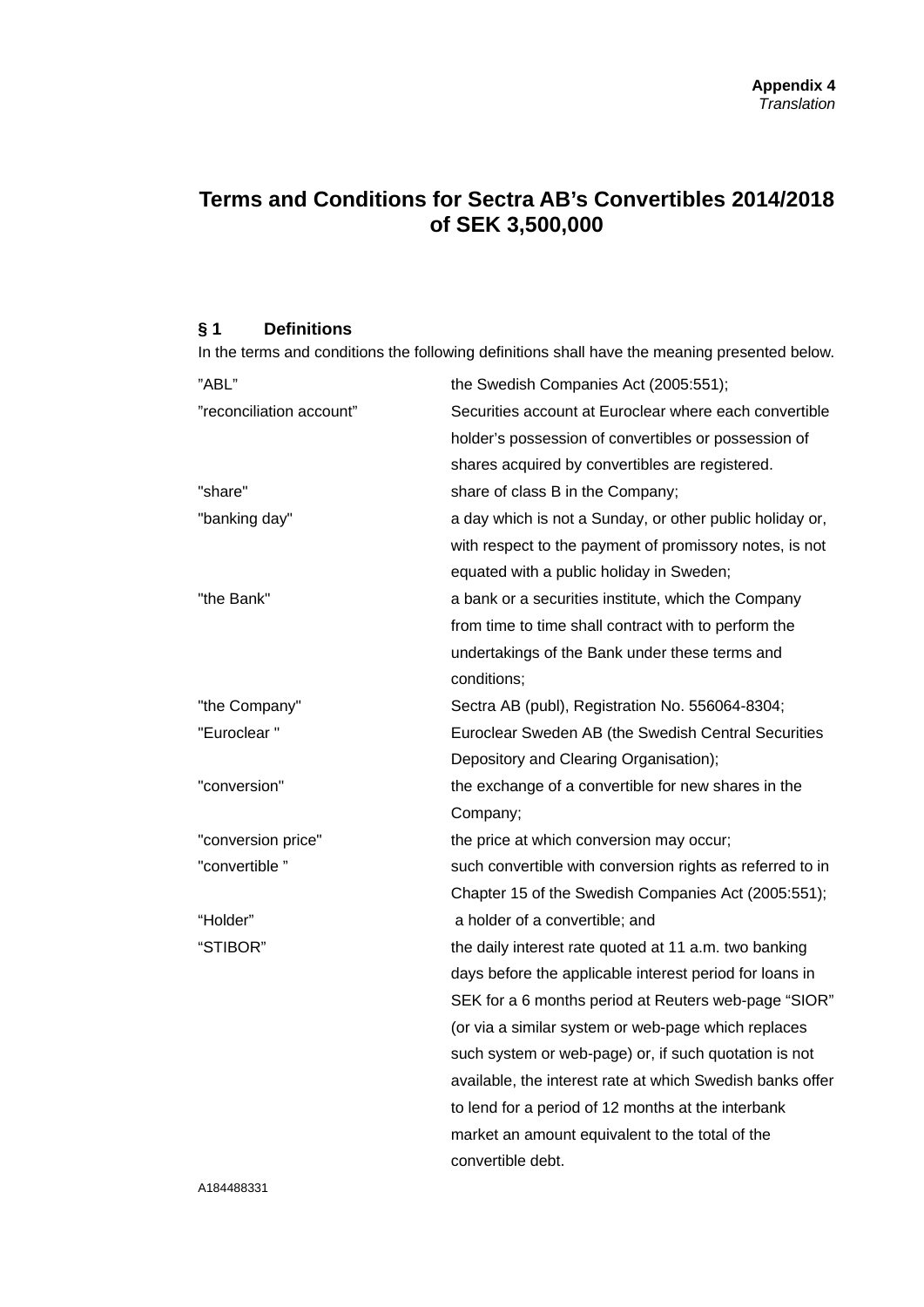#### **§ 2 Loan amount, maturity and interest rate**

The loan amount shall not exceed SEK three million, five hundred thousand (3,500,000). The loan matures on December 31, 2018, except to the extent of prior conversions. The loan carries an interest from December 1, 2014 and is payable each year on November 30, commencing on November 30, 2015, as well as on the maturity date of the loan.

Each interest payment comprises interest for a period of 12 months calculated on the basis of the actual number of days ("Act")/360 (Act/360) with the exception for the last interest payment which only comprises the period from the last maturity date up to and including the maturity date of the loan. As stated in Section 7 below, upon conversion the right to receive interest will fall off as from the previous interest maturity date.

The interest rate is settled for each interest period and shall amount to STIBOR plus 2.25%.

The Company hereby assumes the loan note and undertakes to make payments in accordance with the conditions stated herein.

#### **§ 3 Account operator, registration, etc.**

The loan shall be registered by Euroclear on Securities Accounts in accordance with Chapter 4 of the Swedish Financial Instruments (Accounts) Act (SFS 1998:1479). No certificates will be issued.

Each convertible shall have a nominal value of SEK one (1) or multiples thereof.

The convertibles will be registered on behalf of each holder in the reconciliation account in the Company's securities account.

#### **§ 4 Subordination**

In the event the Company is placed in liquidation or insolvent liquidation, the convertibles shall entitle the holders thereof to payment from the Company's assets after the Company's non-prioritised creditors and shall be ranked pari passu with other subordinated obligations, which are not expressly subordinated to this loan.

The Company undertakes, for such time as any creditors hold convertibles pursuant to these terms and conditions, not to assume subordinated obligations which, in the event of the Company's liquidation or insolvent liquidation, shall entitle such creditors to payment from the Company's assets prior to payment pursuant this subordinated loan.

#### **§ 5 Payment of interest and repayment of principal amount**

The interest and principal amount will be paid by Euroclear to parties who, on the fifth banking day prior to the respective due date for payment or on the banking day more close to the due date for payment that may generally be applied on the Swedish securities market (the record date for payment) is registered in an account in the Company's Euroclear register as the holder or as otherwise entitled to receive interest and payment of the principal amount.

If the holder, or a person who is registered in an account in the Company's Euroclear register as otherwise entitled to receive interest and payment of the principal amount, has via an account-operating institute registered that the interest and payment of the principal amount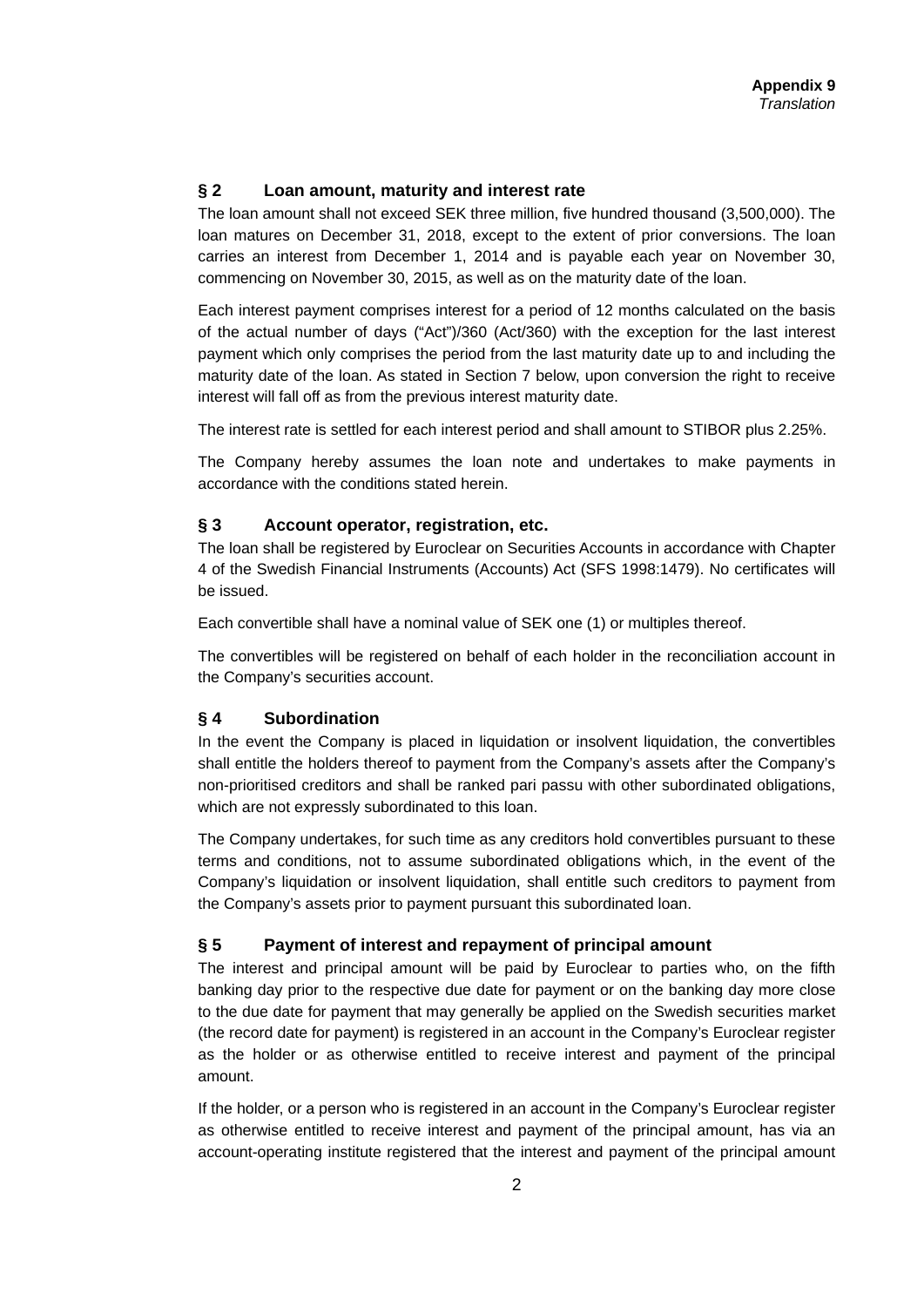should be deposited in a specified bank account, such deposit will be made by Euroclear on the due date for payment. In the absence of such agreement, Euroclear will transmit the interest payment and payment of the principal amount on that date to the address of the appropriate party as recorded at Euroclear on the record date for payment. If the due date for payment is a day that is not a banking day, the payment will not be deposited or transmitted until the immediately following banking day.

If Euroclear, due to delay on the part of the Company or to other hindrance, is unable to make the interest or principal amount payment when due, the payment will be made by Euroclear as soon as such hindrance has been removed to the party who, on the record date for payment, was registered as the holder or listed as entitled to receive interest and payment of the principal amount.

Interest is payable only up to and including each respective due date for payment even if such day shall fall on a day that is not a banking day and even if the payment is delayed by such hindrances as are described in the conditions regarding limitation in responsibility of the bank and Euroclear below. In the event that the Company shall fail to make funds available to Euroclear in time for payment of the principal amount or interest due on the relevant due date for payment, whether or not there are hindrances in the liability of the bank or Euroclear as stated below, interest shall be payable on the past due date for payment, up to and including the banking day upon which, no later than 10:00 a.m., funds have been made available to Euroclear.

#### **§ 6 Conversion**

Holders shall have the right, during the period December  $10 - 14$ , 2018, to request conversion of their convertibles into shares. The conversion price shall correspond to 144 percent of the volume-weighted average of price paid for the company's shares on NASDAQ OMX Stockholm during the period September 29 – October 10, 2014. Request for conversion shall be made to the company on a registration form specified by the company or to the one that the company provides on an established registration form.

One new share will be received for each full amount equivalent to the conversion price of the total principal value of this convertible, registered in the applicable account for convertibles, which one and the same holder wishes to convert at the same time. If this amount is not evenly divisible by the conversion price, the surplus amount shall be paid in cash at the date of the final maturity of the loan. The conversion price may be adjusted in the circumstances described below.

Conversion is effected by the new shares being registered in the Company's share register as interim. Any surplus cash amount as specified above shall at the date of the final maturity of the loan be paid. After the registration has been made with the Swedish Companies Registration Office, the registration in the reconciliation account will become final.

#### **§ 7 Interest and dividends in connection with conversion**

At conversion right to accrued interest ceases with respect to the period from the interestpayment date immediately prior to conversion.

Shares issued upon conversion carry rights to dividends commencing on the record date for dividends which falls immediately after the day on which conversion is effected.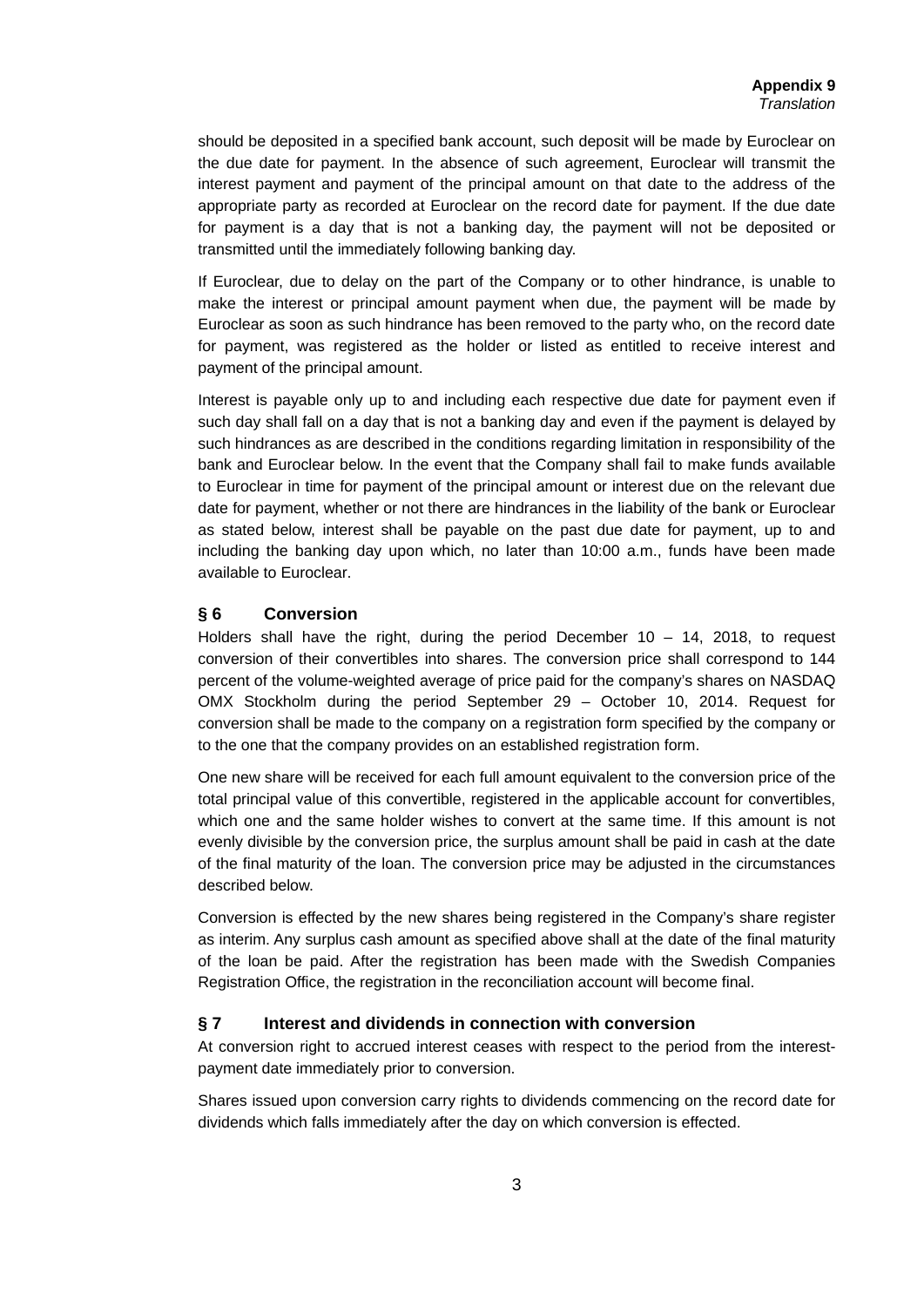#### **§ 8 Adjustment of conversion price, etc.**

The following shall apply with respect to the rights of holders in the situations described below.

Subsection A. If the Company effects a bonus issue of shares, at a conversion requested on such date that the thereby received share does not carry right to a bonus share, an adjusted conversion price shall be applicable in accordance with the following.

$$
A = \frac{B*C}{D}
$$
  
\nA = adjusted conversion price  
\nB = preceding conversion price  
\nC = number of shares prior to the bonus issue  
\nD = number of shares following the bonus issue

The Company has the right to wait with conversion until after the record date for the issue if it facilitates accomplishment of the issue.

Subsection B. If the Company effects a consolidation or a split of its shares, subsection A above shall apply. The date on which the consolidation or split is carried out with Euroclear shall in such case be considered to be on an equal footing with the record date of the bonus issue.

Subsection  $C$ . If the Company issues new shares  $-$  with preferential rights to its shareholders to subscribe for new shares for cash – an adjusted conversion price shall apply in accordance with the following if conversion is requested on such a date that rights to participate in the new issue do not accrue,

$$
A = \frac{B*C}{D}
$$

A = adjusted conversion price

B = preceding conversion price

 $C =$  the average share price

 $D =$  the average share price increased by the theoretical value of the subscription right

The average price of the share is the average of the mean of the highest and lowest prices paid each trading day in transactions as recorded on NASDAQ OMX Stockholm during the subscription period. In the absence of a quotation of paid price, the last bid price quoted shall be used in the calculation. If neither a paid price nor a bid price is quoted on a given day, that day shall be excluded from calculation of the average share price.

The theoretical value of subscription rights is calculated in accordance with the following formula: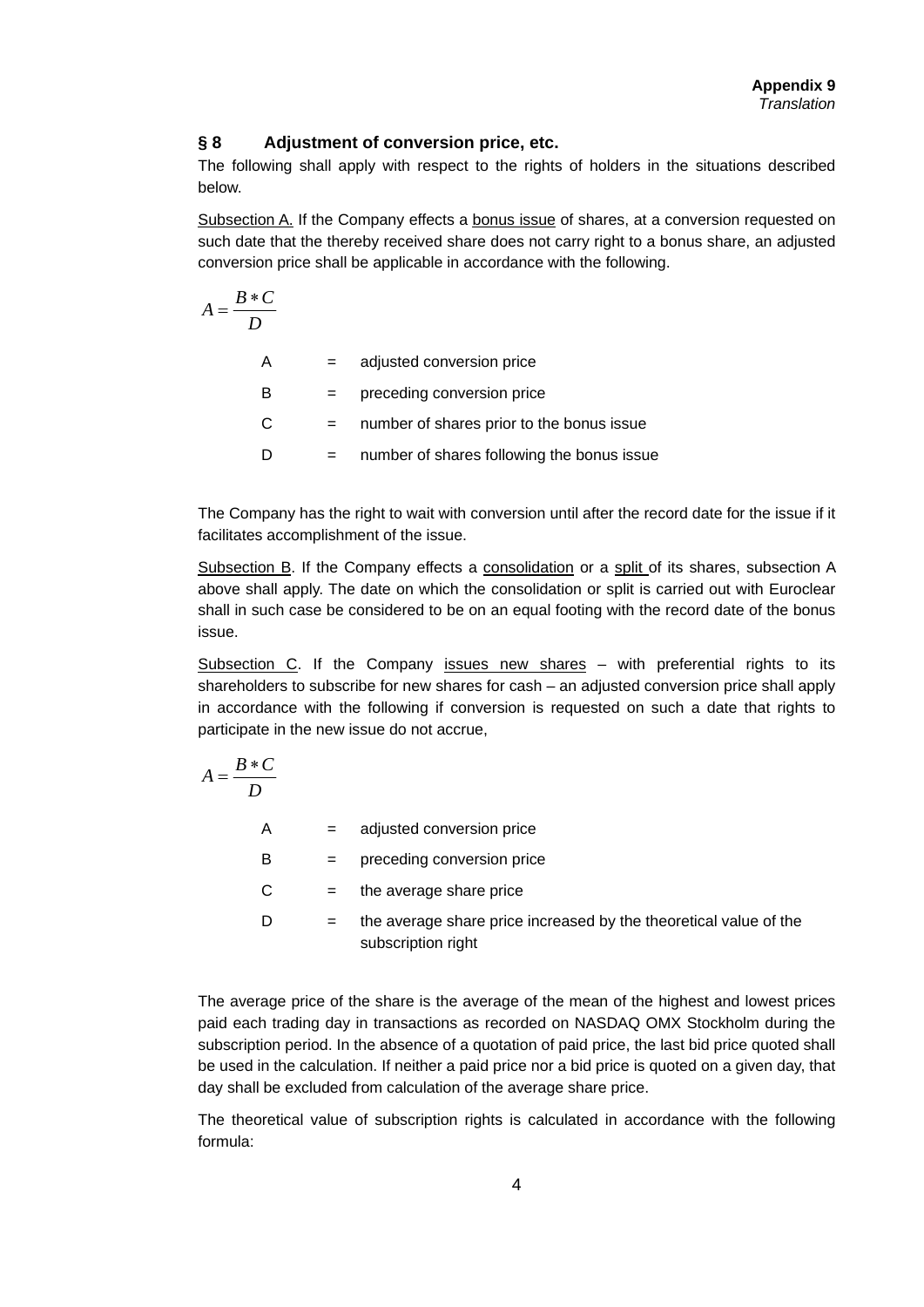$$
A = \frac{B * (C - D)}{E}
$$

| A | $=$ | the theoretical value of the subscription right                                                    |
|---|-----|----------------------------------------------------------------------------------------------------|
| В | $=$ | maximum number of shares that can be issued according to the<br>resolution approving the new issue |
| С | $=$ | average price of the share                                                                         |
| D | $=$ | the price at which the shares are being issued                                                     |
| F |     | number of shares outstanding prior to the resolution whereby new<br>shares are issued              |

If the subscription right has a negative value, the theoretical value of the subscription rights shall be fixed at zero.

The Company has the right to wait with conversion until after the record date if it facilitates accomplishment of the issue.

The Company likewise has the right to give all holders the same preferential rights that according to the resolution belong to the shareholders*.* Notwithstanding that conversion has not been carried out holders shall be considered owners of the number of shares that the holder would have received if conversion had been carried out to the conversion price at the date of the resolution to issue new shares. The fact that the holder would have been able to receive a cash sum in accordance with above, shall not result in any right now in question. Adjustment of the conversion price shall not take place if the Company should decide to give the holders preferential right in accordance with these conditions.

Subsection D. If the Company effects an issue as referred to in Chapter 15 of the Swedish Companies Act – with preferential rights for the shareholders to subscribe for convertibles in return for cash payment - an adjusted conversion price shall apply in accordance with the following if conversion is requested on such a such date that right to participate in the new issue does not accrue,

| $A = \frac{B*C}{A}$ |     |                                                                   |
|---------------------|-----|-------------------------------------------------------------------|
| A                   | $=$ | adjusted conversion price                                         |
| в                   | $=$ | preceding conversion price                                        |
| С                   | $=$ | average share price                                               |
| D                   | $=$ | average share price increased by the value of subscription rights |

The average share price is calculated as stated in subsection C. above.

The value of the subscription right shall be considered to correspond to the average of the mean of the highest and the lowest prices paid for such rights each trading day in transactions as recorded on NASDAQ OMX Stockholm during the subscription period. In the absence of a quotation of a paid price, the last bid price quoted shall be included in the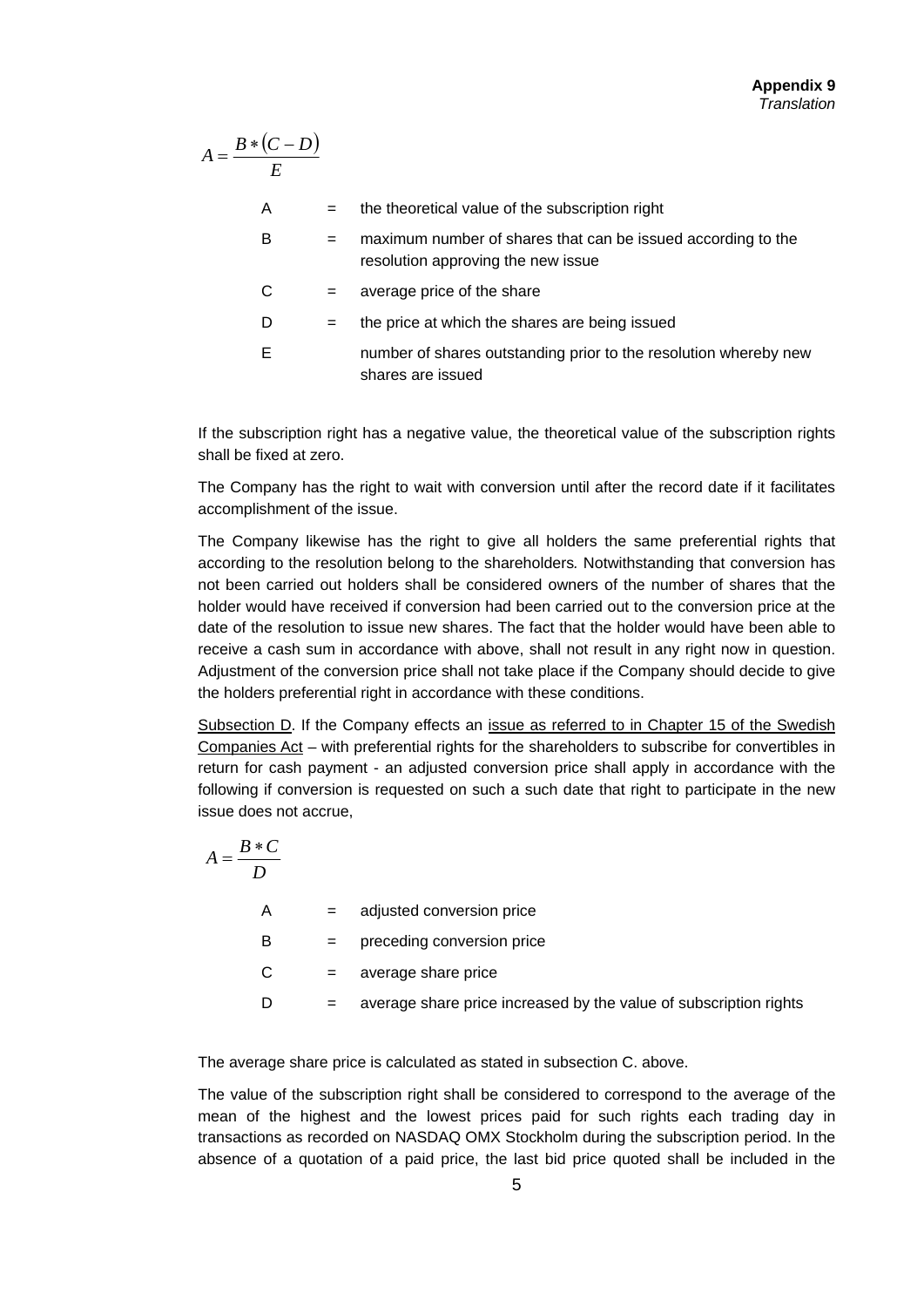calculation. If neither a paid price nor a bid price is quoted on a given day, that day shall be excluded from calculation of the value of subscription rights.

The Company has the right to wait with carrying out conversion until after the record date for the issue if it facilitates accomplishment of the issue.

The Company likewise has the right to give all holders the same preferential rights that accrue to the shareholders according to the resolution. In this case every holder shall, notwithstanding conversion has not been carried out, be considered owner of the number of shares the holder would have received if conversion had been carried out at the existing conversion price at the time of the resolution to issue convertibles. The circumstance that the holder also could have been able to receive a cash sum in accordance with the above mentioned shall not result in any right now at hand*.* No adjustment of the conversion price shall take place if the Company should resolve to give the holders preferential rights in accordance with those conditions.

Subsection E. Should the Company, in cases other than those set forth in subsections A. through D. above, make an offer to its shareholders to acquire on a preferential basis securities or rights of any type from the Company in accordance with the principles stated in Chapter 13, § 1 of the Swedish Companies Act or decide to distribute, in accordance with the above mentioned principles, such securities or rights to shareholders without consideration, an adjusted conversion price according to below shall be applied in connection with conversions requested at any time such that the received share does not carry rights to participate in the offer or distribution.

| $B*C$<br>$A = \frac{1}{2}$ |     |                                                                                                     |
|----------------------------|-----|-----------------------------------------------------------------------------------------------------|
| A                          | $=$ | adjusted conversion price                                                                           |
| в                          | $=$ | preceding conversion price                                                                          |
| С                          | $=$ | average share price                                                                                 |
| D                          | $=$ | average share price increased by the value of rights to participate in<br>the offer or distribution |

The average share price is calculated during the specified subscription period in the offer as stated in subsection C. above.

In the event that shareholders receive purchase rights and trading of such rights has occurred, the value of the right to participate in the offer shall be considered to correspond to the average of the mean of the highest and lowest prices paid for such rights each trading day in transactions as recorded on NASDAQ OMX Stockholm during the subscription period. In the absence of a quotation of a paid price, the last price quoted shall be included in the transaction. If neither a paid price nor a bid price is quoted on a given day, that day shall be excluded from the calculation of value of the purchase rights.

In the event that shareholders have not received purchase rights or if such trading in purchase rights as referred to in the preceding paragraph has not occurred, the adjustment of the conversion price shall be calculated by applying as far as possible the principles set forth in subsection E. herein. The following shall thereby apply.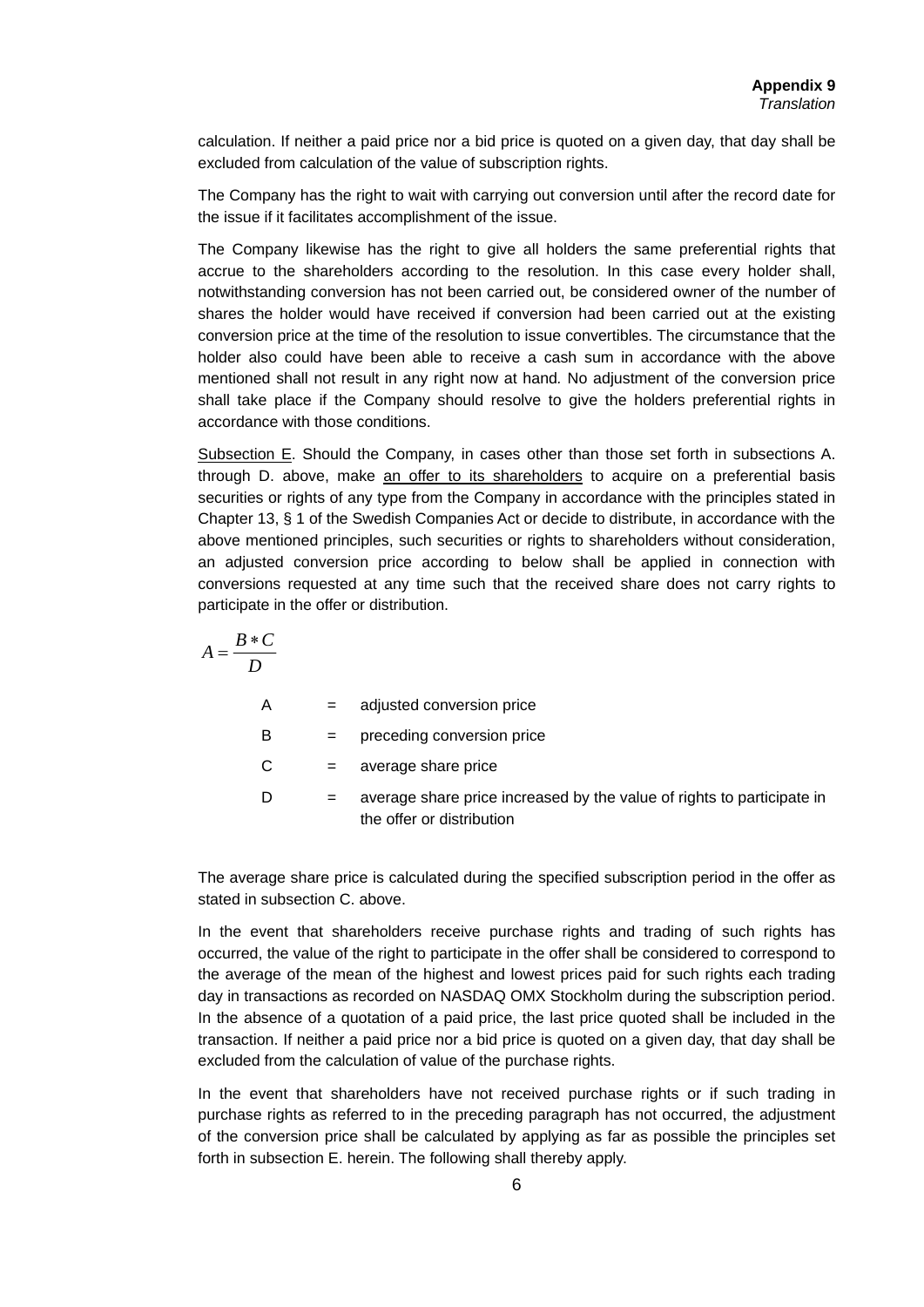If a listing occurs of the securities or rights offered to the shareholders, the value of the right to participate in the offer shall be considered to correspond to the average of the prices paid for such securities or rights on each trading day during 25 days from and including the first day for listing calculated as the mean of the highest and lowest paid prices recorded for transactions in these securities or rights on NASDAQ OMX Stockholm, less any consideration that is paid for these in conjunction with the offer. In the absence of a quotation of price, the last bid price quoted shall be used in the calculation. If neither a paid price nor a bid price is quoted on a given day, that day shall be excluded from calculation of the average price. When a recalculation of the conversion price is made according to this paragraph, the above mentioned 25 trading days shall be considered to correspond to the application period in the offer according to the above.

Should listing not occur, the value of the right to participate in the offer shall be determined as far as possible on the change in the market price of the Company's shares that can be considered to have arisen as a consequence of the offer.

The Company has the right to wait with conversion until after the record date for the offer if it facilitates accomplishment of the offer.

The Company likewise has the right to give all holders the same preferential rights, as according to the resolution is granted to the shareholders. In this case every holder, notwithstanding that a conversion has not been carried out, shall be considered owner of the number of shares the holder would have had received if the conversion had been carried out at the existing conversion price at the time of the resolution of the offer. The fact that the holder also could have been able to receive a cash sum according to the above shall not result in any right now at hand*.* If the Company should resolve to give the holders preferential rights in accordance with those conditions, no adjustment of the conversion price shall be made.

Subsection F. If a cash dividend to shareholders is decided, an adjusted conversion price shall be applied for conversions requested at such time that the shares received in such event do not carry rights to receipt of such dividend. The adjustment shall be based on the amount paid to the shareholders (as dividend and/or as reduction of the share capital with repayment to the shareholders), i.e. on the total dividend and/or repayment. The adjustment shall be made according to the following.

$$
A = \frac{B*C}{D}
$$
  
\nA = adjusted conversion price  
\nB = preceding conversion price  
\nC = average share price  
\nD = average share price increased by the dividend and/or repayment  
\npaid per share

The average price of the share is calculated over a period of 25 trading days starting from and including the day the share is listed without rights to dividends and corresponds to the average of the mean of the highest and lowest prices paid each trading day during this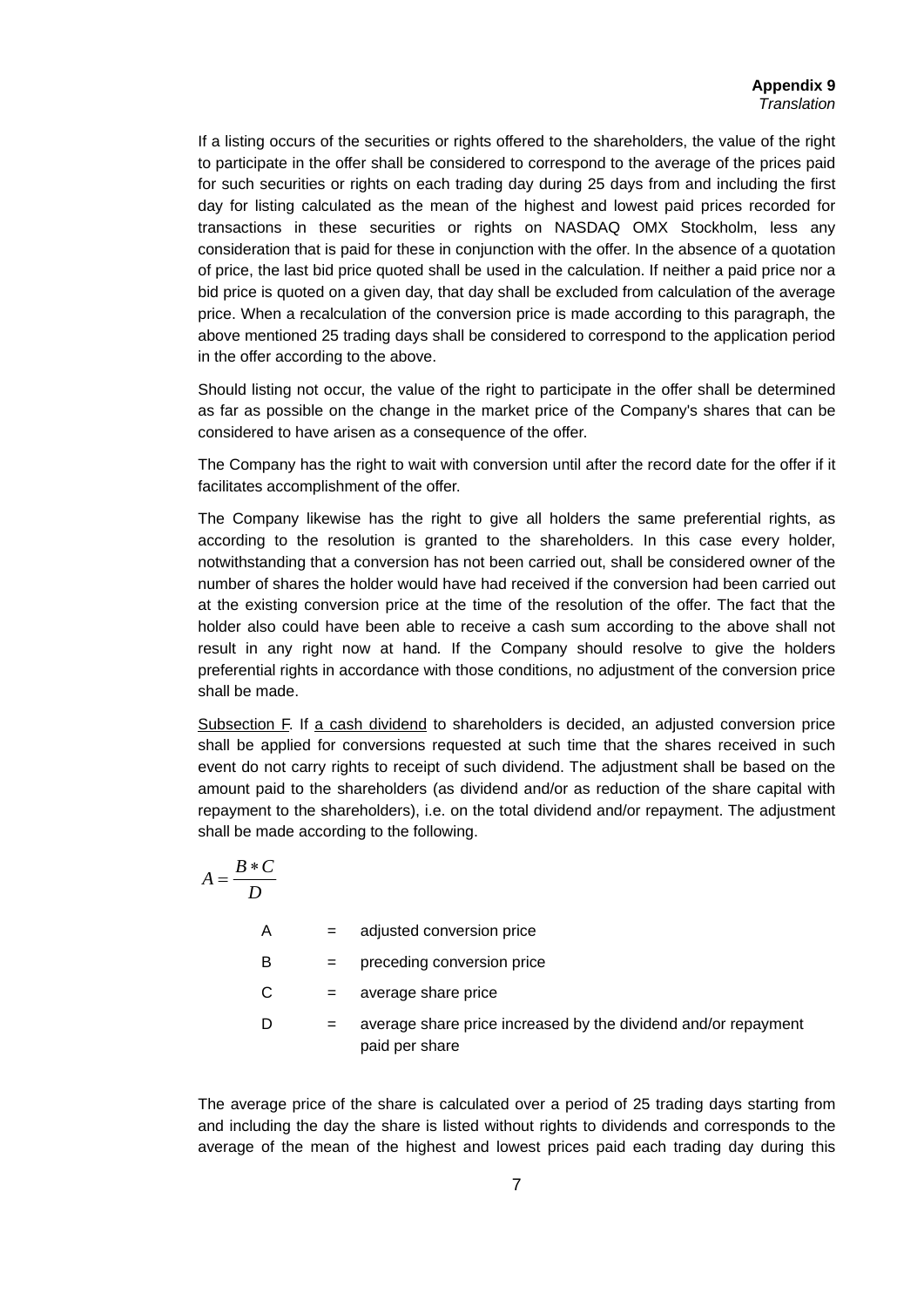period in accordance with the official price list of NASDAQ OMX Stockholm. In the absence of a quotation of a paid price, the last bid price quoted shall be used in the calculation. If neither a paid price nor a bid price is quoted on a given day, that day shall be excluded from the calculation.

The Company has the right to wait with conversion until after the record date for the dividends if it facilitates accomplishment of the dividend.

Subsection G. Should the Company's share capital be reduced through a repayment to its shareholders, an adjusted conversion price shall be applied for conversions requested at such time that the shares received in such event do not carry rights to receipt of such repayment. The conversion shall be based on the amount which is repaid to the shareholders (as dividend and/or as reduction of the share capital with repayment to the shareholders), i.e. on the aggregated dividends and/or repayment. The adjustment shall be made according to the following.

$$
A = \frac{B*C}{D}
$$

A = adjusted conversion price

B = preceding conversion price

 $C = average share price$ 

D  $=$  average share price increased by the dividend and/or the amount being repaid per share

The average share price is calculated under a period of 25 trading days from and including the day the share is listed without right to repayment and corresponds to the average of the mean of the highest and lowest prices paid each trading day during this period in accordance with the official price list of NASDAQ OMX Stockholm. In the absence of a quotation of a paid price, the last bid price quoted shall be used in the calculation. If neither a paid price nor a bid price is quoted on a given day, that day shall be excluded from the calculation.

The Company has the right to wait with conversion until after the resolution of repayment of share capital to shareholders has been registered at the Companies Registration Office, if it facilitates the accomplishment of the resolution of repayment of share capital.

Subsection H. Should the Company take action in accordance with the above and should the application of the conversion formula established for such action with reference to technical design of such action or for any other reason, not be possible, or it would result in the holders receiving, in relation to the shareholders, economic compensation that is not reasonable, the Board of Directors of the Company has the right to make adjustment of the conversion price as the Board of Directors determines appropriate to ensure that the adjustment of the conversion price leads to a reasonable result.

Subsection I. In adjusting the conversion price as described above, the price shall be rounded to units of SEK 0.10, with SEK 0.5 rounded upwards.

Subsection J. If it is decided that the Company is to enter into liquidation pursuant to Chapter 25 of the Swedish Companies Act, conversion may not be requested thereafter, regardless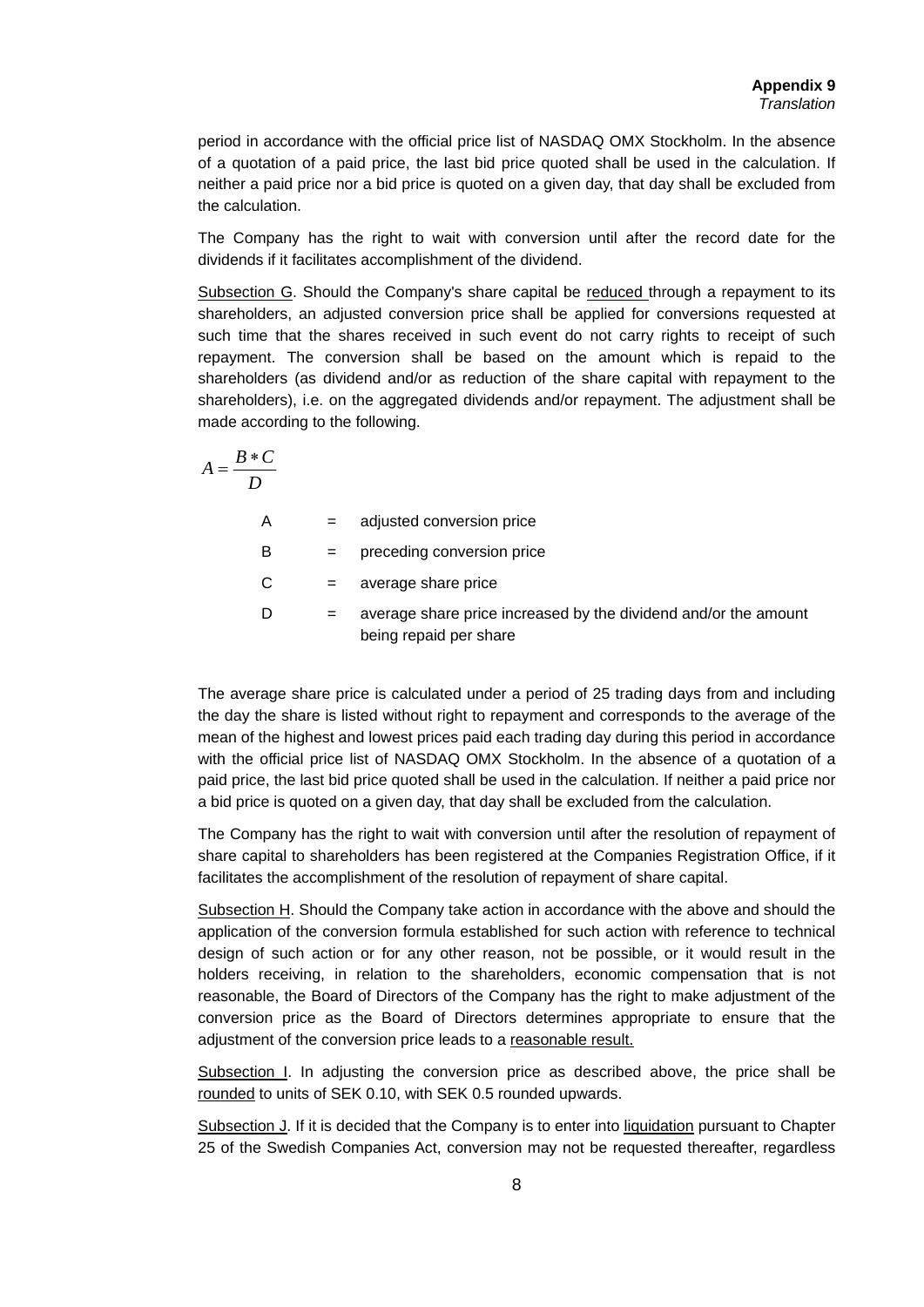of the grounds for liquidation; the right to request conversion ceases simultaneously with the decision to liquidate, notwithstanding the fact that the decision may not have come into legal force. However, the holder has the right, in such cases, to demand immediate payment of the principal amount of the convertible plus accrued interest to the date of payment. If the decision to liquidate is made at a General Meeting of Shareholders, this right becomes effective on the day following the Meeting or otherwise on the day following the date on which the court order or liquidation has come into legal force. Within a week thereafter, the Company, as provided below, shall notify the holders in writing, advising them of their right to immediate payment.

Not later than two months before the General Meeting of the Shareholders determines whether the Company should enter into voluntary liquidation, as provided in Chapter 25 of the Swedish Companies Act, the holders shall be informed, as provided below, of the planned liquidation. The notice shall include a reminder that conversion may not be requested after the Meeting has voted to liquidate.

If the Company gives notice of a planned liquidation as stated above, holders are – notwithstanding the provisions above regarding the earliest time for requesting conversion – entitled to request conversion from the date when the notice was issued, provided that conversion can be effected not later than the tenth calendar day prior to the General Meeting of Shareholders at which the issue of the Company's liquidation is to be considered.

Subsection K. If the General Meeting of Shareholders shall approve a merger agreement, in accordance with Chapter 23, § 15, of the Swedish Companies Act whereby the Company would be absorbed by another Company, conversion may not thereafter be requested.

However, the holder has the right during a period of two months from the date of such approval to demand immediate payment of the principal amount of the convertible, plus interest.

The Company shall notify holders, advising them of this right, not later than one week following the beginning of such period. Nothing contained herein shall impair rights that may legally accrue to the holders in their capacity as holders in conjunction with a merger.

Not later than two months prior to the time the Company takes a final decision on the matter of a merger as described above, the holders shall be informed by notice of such merger plans. The notice shall present a report on the principal terms of the planned merger agreement and shall remind the holders that conversion may not be requested once the merger has been fully approved in accordance with that stated in the first paragraph above.

Should the Company give notice of the planned merger as stated above, the holders shall, notwithstanding the provisions regarding the earliest time for requesting conversion, have the right to request conversion from the date when the notice of the merger plans was issued, provided that conversion can be effected not later than the tenth calendar day prior to the General Meeting of Shareholders at which the merger agreement, whereby the Company shall become part of another company, is to be approved.

Subsection L. Should the Board of Directors, in accordance with Chapter 23, § 28 of the Swedish Companies Act, conclude a merger agreement whereby the Company shall be absorbed by the parent company, or the Company's shares become subject to compulsory acquisition pursuant to Chapter 22, § 1 of the same act, the following shall apply.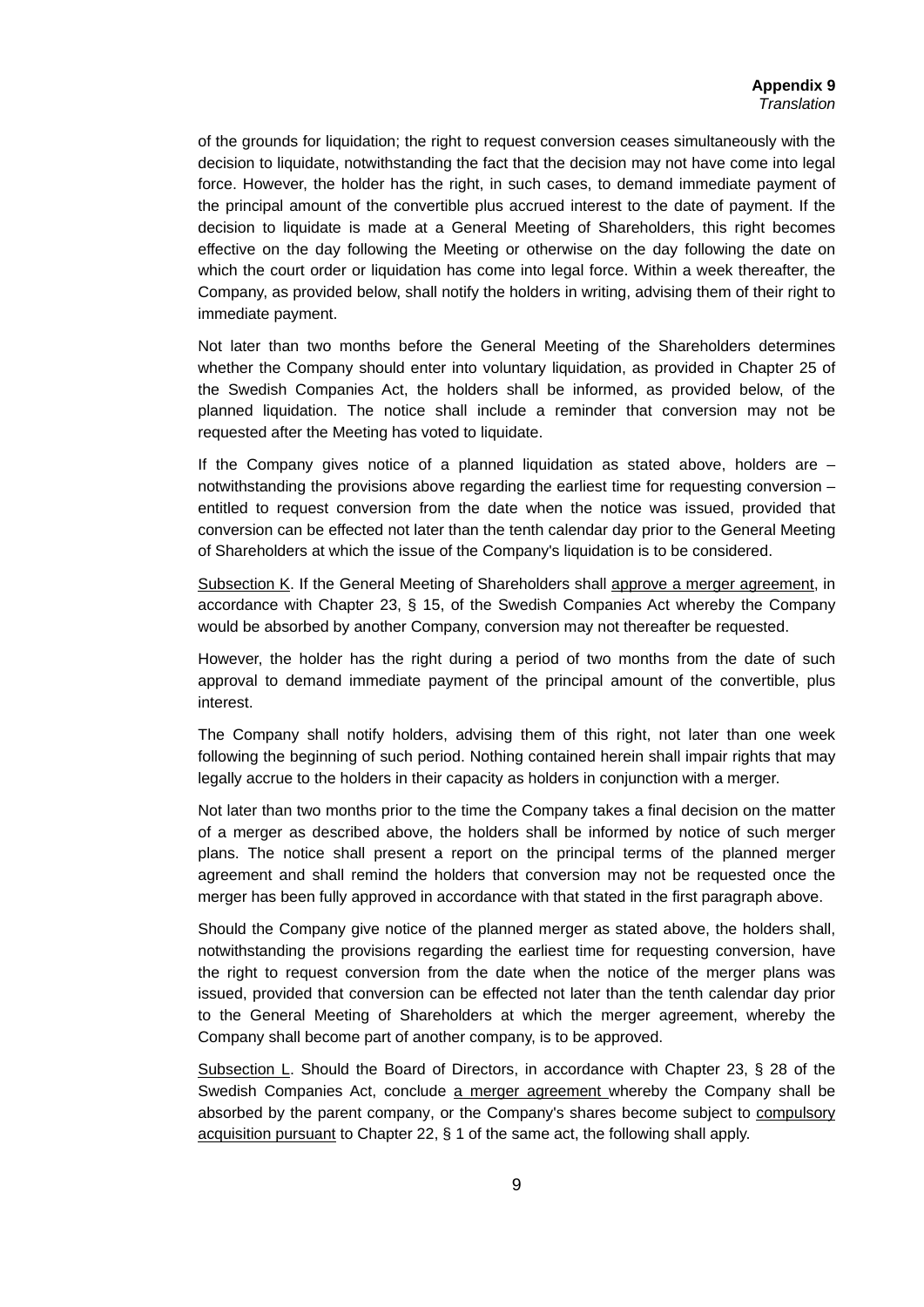If a Swedish limited liability stock company owns all shares outstanding in the Company, and the Board of Directors announces its intention of concluding a merger agreement in accordance with the stipulations in the Act cited in the preceding paragraph, the Company shall in the event that the final day for conversion pursuant to the above occurs after such announcement, determine a new closing day, i.e. a new final day for requests for conversion. The closing date shall fall within 60 days from the date of the announcement.

If anyone owns, solely or together with or through subsidiaries, more than ninety (90) per cent of all the shares in the Company (excluding shares in the Company owned by the Company itself) and such majority owner announces its intention to require such compulsory acquisition, the provisions set forth in the preceding paragraph regarding the closing date shall be applied correspondingly.

However, holders have the right during a period of 60 days from the date of such announcement stated above in this subsection to demand immediate payment of the nominal amount of the convertibles, plus interest accrued to and including the date of payment.

If public notice has been given in accordance with what has been stated above in this Subsection, notwithstanding the provisions of § 6 above with respect to the earliest date to request conversion, the holders shall have the right to request conversion up to and including the closing date. At least four weeks prior to the closing date, the Company shall, by giving notice in accordance with below, notify holders of such right and that conversion may not be requested after the closing date. In addition, the holders shall be notified of their right to request immediate payment in accordance with that stated in the preceding paragraph.

Subsection M. Notwithstanding the provisions above to the effect that conversion may not be requested after a decision is made to liquidate, approval is given for a merger agreement of the expiration of a new closing date upon merger, rights to request conversion shall be reinstated in cases when the liquidation is revoked or the agreement to merge is not implemented*.*

Subsection N. In the event the Company goes into bankruptcy, conversion may not be requested from that point onwards. If, however, the bankruptcy decision is revoked by a higher court of law, conversion may again be requested*.* 

Subsection O. If the General Meeting would approve a demerger agreement pursuant to Chapter 24 § 17 of the Swedish Companies Act, whereby the Company shall demerge a part of the Company's assets and liabilities acquired by one or several other limited liability companies for a consideration for the shareholders of the Company, a recalculated conversion is applied in accordance with the principles for extraordinary dividend in section G above. The recalculation shall be based on the part of the company's assets or liabilities which will be acquired by the transferor company.

If all the Company's assets and liabilities are acquired by one or several other limited liability companies for a consideration for the shareholders of the Company, the liquidation rules in section M above shall be applicable, meaning *inter alia* that the right to demand subscription expires at the same time as the registration pursuant to Chapter 24 § 27 of the Swedish Companies Act. The holder is therefore to be notified at the latest four weeks before the demerger plan is submitted to the General Meeting.